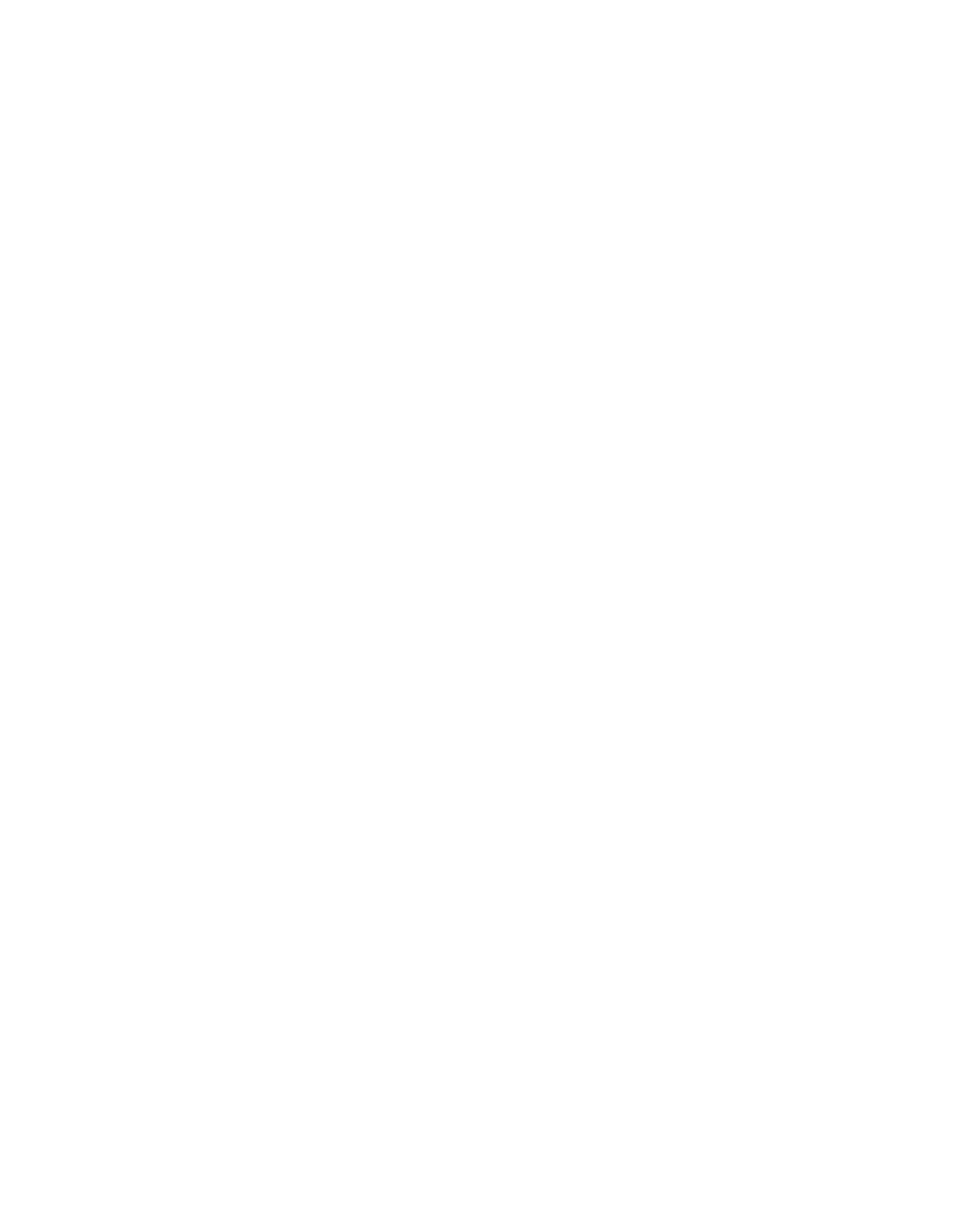# **table of contents**

| Hydraulic Motor - Models T150 and T250 Exploded View and Parts List15 |  |
|-----------------------------------------------------------------------|--|
| Hydraulic Motor - Models T150 and T250 Service Procedures 16 - 19     |  |
|                                                                       |  |
|                                                                       |  |
|                                                                       |  |
|                                                                       |  |
|                                                                       |  |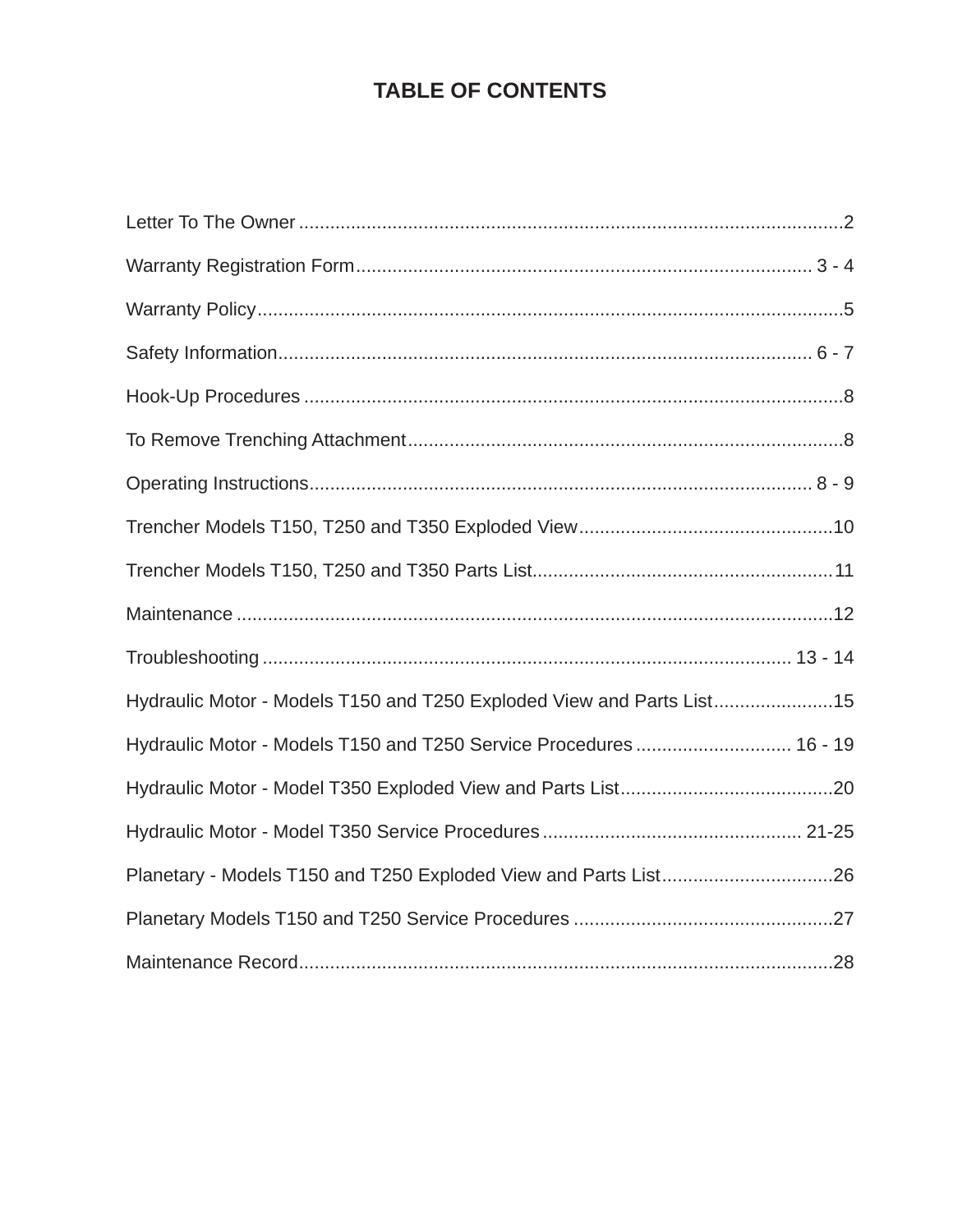

#### 1-866-458-0008 www.premierattach.com

e-mail: contact@premierattach.com Fax: 260-456-6868 2707 Lofty Drive Fort Wayne, IN 46808

*To the Owner,*

*Thank you for choosing PREMIER Skid Steer Loader Trencher Attachments. You have invested in a quality piece of equipment. In order to receive the dependable performance and long life for which the trencher was designed, it is imperative that you follow the proper installation procedures as well as the operation and maintenance instructions.*

*This manual contains important information regarding the installation, operation, safe use, care and maintenance of your PREMIER Skid Steer Loader Trencher Attachment. Please be sure that all operator's study this manual carefully and keep it on file for future reference.*

*After reading this manual, if you have any questions about your PREMIER Skid Steer Loader Trencher Attachment please contact us immediately at the numbers listed at the top of this page.*

*Please feel free to contact us or your nearest PREMIER Dealer, should you have questions, comments, suggestions, or if you require additional assistance.* 

*Once again, thank you for putting your trust in our product.*

*Sincerely,*

*Premier*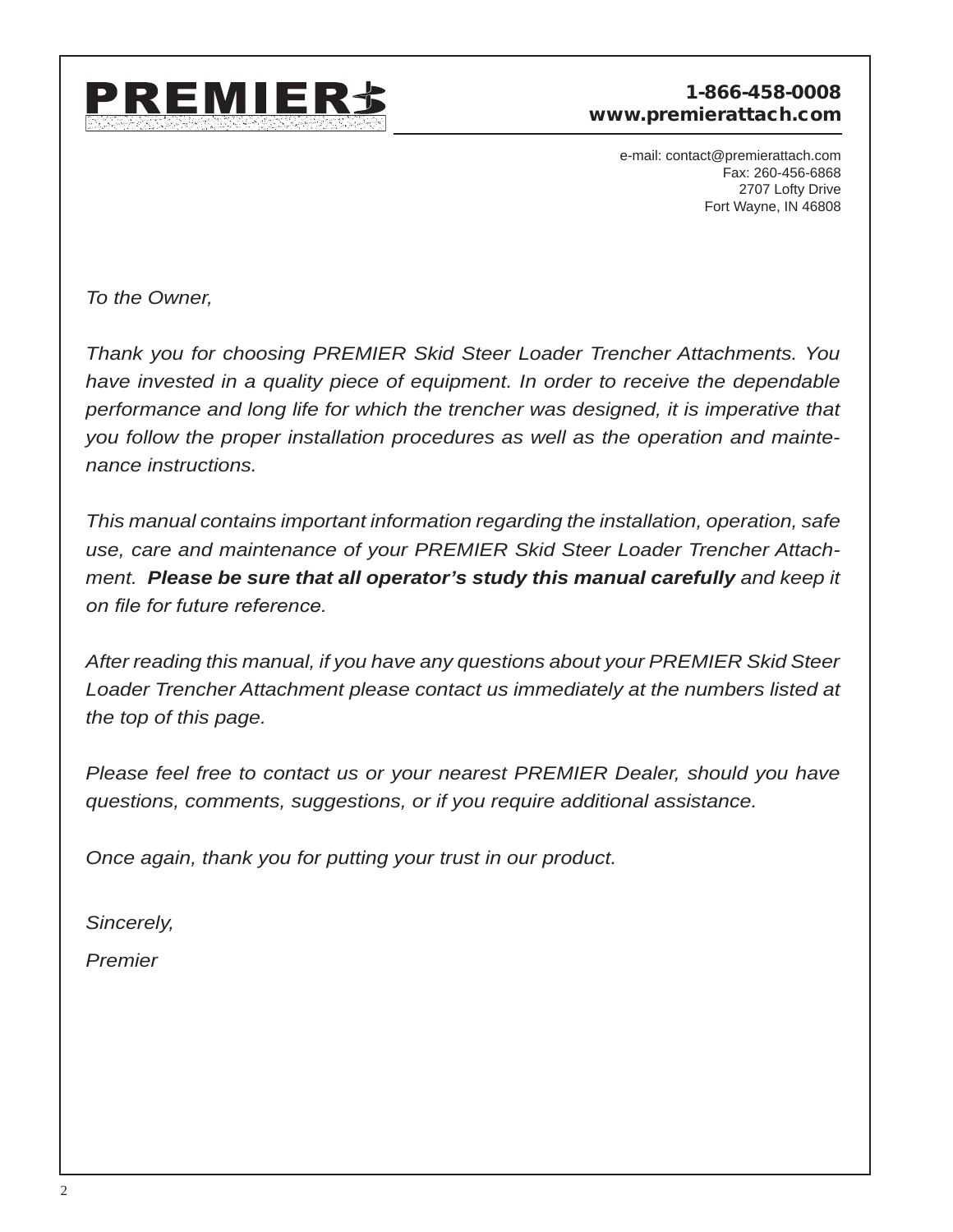| <b>PREMIER</b><br><b>WARRANTY REGISTRATION</b> |                                                                  |                                                                                                                                                                                                                                                                                                                                                                 |  |  |
|------------------------------------------------|------------------------------------------------------------------|-----------------------------------------------------------------------------------------------------------------------------------------------------------------------------------------------------------------------------------------------------------------------------------------------------------------------------------------------------------------|--|--|
|                                                | DATE PURCHASED _______________________________                   |                                                                                                                                                                                                                                                                                                                                                                 |  |  |
|                                                |                                                                  |                                                                                                                                                                                                                                                                                                                                                                 |  |  |
|                                                |                                                                  | <b>OWNER INFORMATION</b>                                                                                                                                                                                                                                                                                                                                        |  |  |
|                                                |                                                                  |                                                                                                                                                                                                                                                                                                                                                                 |  |  |
|                                                |                                                                  |                                                                                                                                                                                                                                                                                                                                                                 |  |  |
|                                                |                                                                  |                                                                                                                                                                                                                                                                                                                                                                 |  |  |
|                                                |                                                                  | STATE/PROVIDENCE_______________________                                                                                                                                                                                                                                                                                                                         |  |  |
|                                                |                                                                  |                                                                                                                                                                                                                                                                                                                                                                 |  |  |
|                                                |                                                                  | <b>DEALER INFORMATION</b>                                                                                                                                                                                                                                                                                                                                       |  |  |
|                                                |                                                                  |                                                                                                                                                                                                                                                                                                                                                                 |  |  |
|                                                |                                                                  |                                                                                                                                                                                                                                                                                                                                                                 |  |  |
|                                                |                                                                  |                                                                                                                                                                                                                                                                                                                                                                 |  |  |
|                                                |                                                                  |                                                                                                                                                                                                                                                                                                                                                                 |  |  |
|                                                |                                                                  |                                                                                                                                                                                                                                                                                                                                                                 |  |  |
|                                                |                                                                  | <b>INSTALLATION &amp; APPLICATION INFORMATION</b>                                                                                                                                                                                                                                                                                                               |  |  |
|                                                | This PREMIER Trencher Attachment will be mounted on:             |                                                                                                                                                                                                                                                                                                                                                                 |  |  |
|                                                |                                                                  |                                                                                                                                                                                                                                                                                                                                                                 |  |  |
|                                                |                                                                  |                                                                                                                                                                                                                                                                                                                                                                 |  |  |
|                                                | operators must read and understand the entire Operator's Manual. | This PREMIER Trencher Attachment has been accepted in good condition and I have been instructed by the dealer<br>to read and understand the entire Operator's Manual for proper installation, proper and safe operation, preventative<br>maintenance, service, warranty, and all other information covered in the Operator's Manual. I also understand that all |  |  |
|                                                |                                                                  |                                                                                                                                                                                                                                                                                                                                                                 |  |  |
|                                                |                                                                  |                                                                                                                                                                                                                                                                                                                                                                 |  |  |
|                                                |                                                                  | THIS PAGE MUST BE RETURNED WITHIN 10 DAYS OF PURCHASE TO VALIDATE WARRANTY                                                                                                                                                                                                                                                                                      |  |  |
| Mail to:                                       | <b>PREMIER</b><br>2707 Lofty Drive<br>Ft. Wayne, IN 46808        |                                                                                                                                                                                                                                                                                                                                                                 |  |  |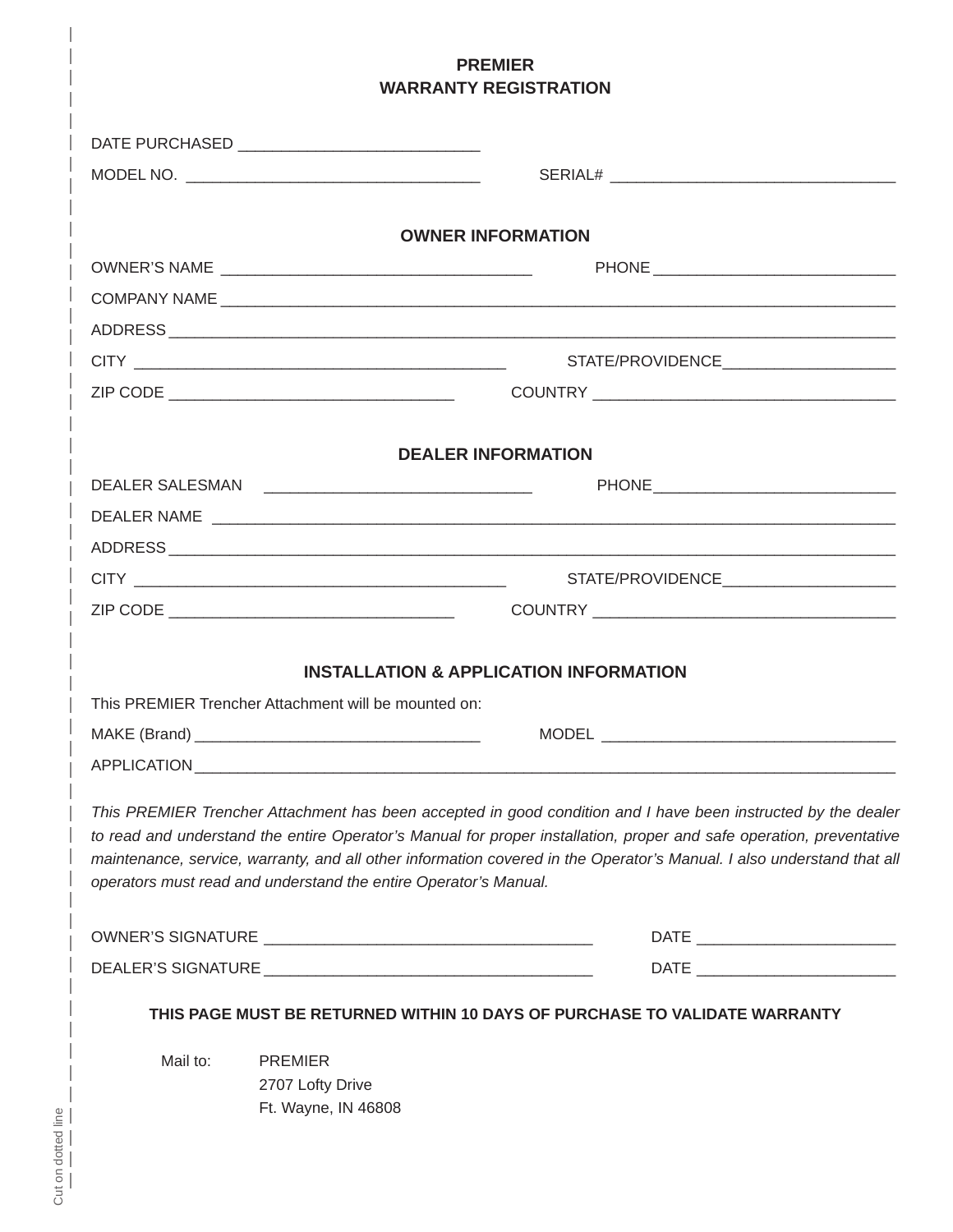**#1 - Fold down here** 

*From:*

\_\_\_\_\_\_\_\_\_\_\_\_\_\_\_\_\_\_\_\_\_\_\_\_\_\_\_\_\_\_\_\_

\_\_\_\_\_\_\_\_\_\_\_\_\_\_\_\_\_\_\_\_\_\_\_\_\_\_\_\_\_\_\_\_

\_\_\_\_\_\_\_\_\_\_\_\_\_\_\_\_\_\_\_\_\_\_\_\_\_\_\_\_\_\_\_\_

Place Postage **Here** 

PREMIER 2707 Lofty Drive Fort Wayne, IN 46808

**#2 - Fold up here** 

**#3 - Tape or seal here**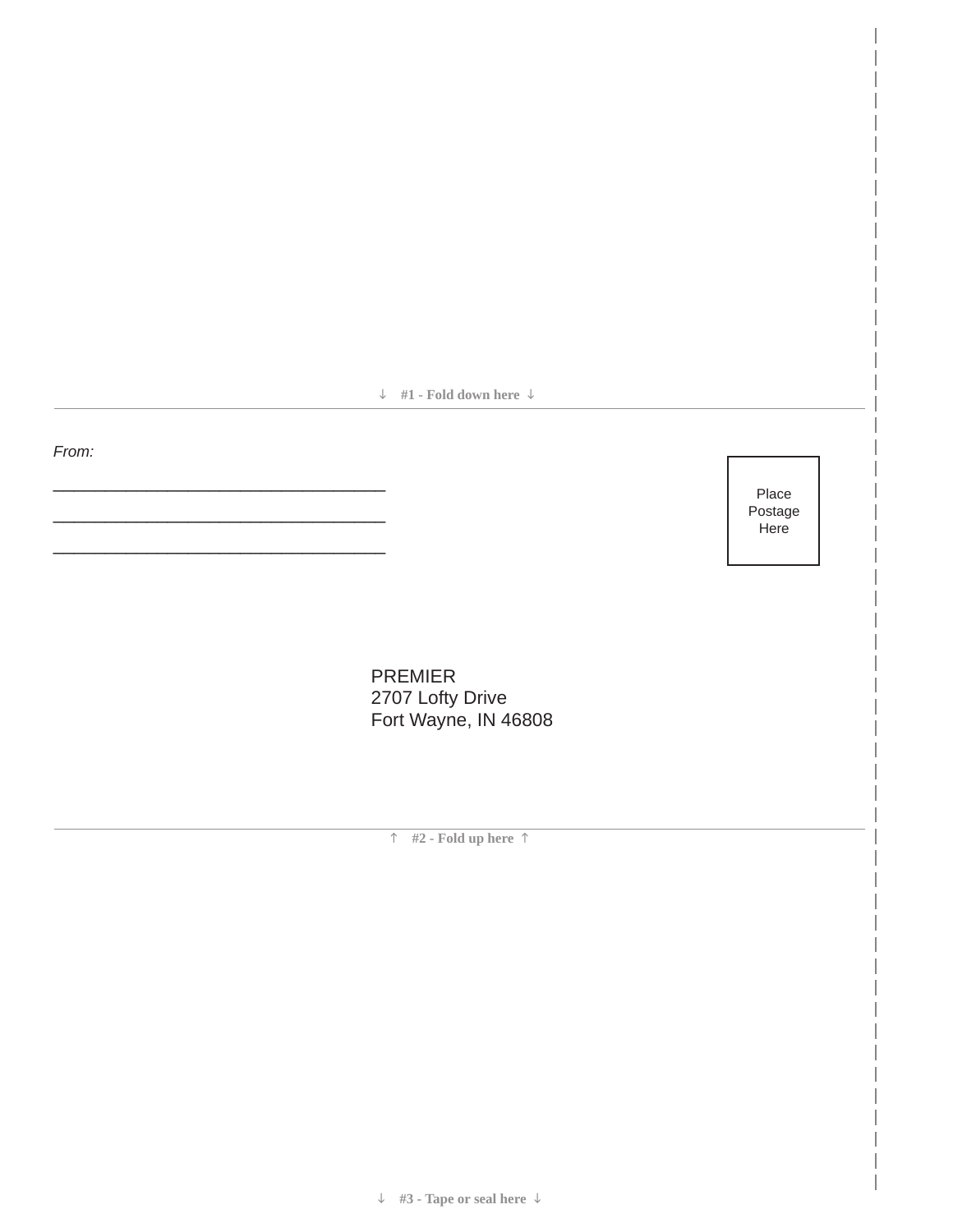

Premier warrants its products to be free from defects in material or workmanship for a warranty period as stated below:

#### **Trencher Models T150, T250, T350**

The warranty period begins on the date of purchase by the original retail purchaser.

#### **Warranty Performance**

To make a claim under this warranty, contact your Premier Dealer, who will obtain written return authorization. All warranty returns must be accompanied by a Premier Return Authorization Letter.

All warranty claims must include detailed information regarding date of purchase, make and model of machine on which the product was mounted, hours of use, summary of events leading to failure, and any other information helpful in evaluating your claim.

#### **Remedy**

During the applicable warranty period Premier at its option, will repair or replace, free of charge, any product determined by it to be defective. Such repair or replacement shall take place at a location designated by Premier.

Freight or other transportation costs incurred in transporting any product to Premier's designated location for warranty consideration must be prepaid by the customer. If Premier determines that the product is subject to warranty performance, the customer will be allowed credit for such costs. Freight or other transportation costs incurred in returning to the customer any product subject to warranty performance will be prepaid by Premier. Any parts or labor required to rebuild or replace items not covered under this warranty will be charged to the customer.

#### **Exclusions From Warranty Coverage**

- THIS WARRANTY AUTOMATICALLY IS VOID IF ANY ATTEMPT IS MADE TO MAKE FIELD REPAIRS TO HYDRAULIC MOTORS OR PLANETARY GEAR REDUCTIONS. TO QUALIFY FOR WARRANTY PERFORMANCE THE COMPLETE UNIT MUST BE AVAILABLE FOR PREMIER'S INSPECTION IN ITS ORIGINAL "FAILED" CONDITION.
- 2. There is no warranty against failures caused by or related to alterations or modifications made without the express written consent of Premier.
- 3. Under no circumstances shall Premier be responsible for the cost of labor for field replacement or repair, nor for damage caused by accident, misapplication, abuse, misuse, operator error or environmental elements.

### **WARRANTY POLICY**

#### **MODEL# \_\_\_\_\_\_\_\_\_\_\_\_\_\_\_\_\_\_\_\_\_\_\_\_\_\_\_\_\_**

#### **SERIAL# \_\_\_\_\_\_\_\_\_\_\_\_\_\_\_\_\_\_\_\_\_\_\_\_\_\_\_\_\_**

- 4. This warranty does not apply to parts subject to normal wear nor to damage caused by the failure to perform recommended maintenance or to replace worn parts.
- 5. Under no circumstance shall Premier be obligated for the cost of any repair or replacement by anyone other than Premier, without its express written consent.

#### **Limitations And Exclusions**

THIS WARRANTY IS IN LIEU OF ALL OTHER WARRAN-TIES WRITTEN OR ORAL, EXPRESS OR IMPLIED, STATU-TORY OR OTHERWISE ARISING BY OPERATION OF LAW, INCLUDING ANY WARRANTY OF MERCHANTABILITY OR FITNESS FOR PURPOSE.

The remedy of repair or replacement provided by this warranty is the some and exclusive for breach of this warranty, or for any other which might arise by operation of law or otherwise. Premier shall not be liable for any incidental or consequential damages resulting from or contributed to by any defect in materials, workmanship, manufacture or design negligence or failure to warn. Premier shall in no way be liable for any losses, costs, forfeitures, or damages (including loss of profits, liabilities of the customer to its customers, employees or third persons, and all incidental or consequential damages), whether direct or indirect and whether or not resulting from or contributed to by the default, defect in materials, workmanship, manufacture or design, negligence or failure to warn on the part of Premier which might be claimed as the result of, or use of malfunction of the products covered by this warranty.

**THE LIABILITY OF PREMIER ARISING OUT OF THE SUPPLYING OF ANY PRODUCT COVERED BY THIS WARRANTY CONTRACT, NEGLIGENCE OR OTHERWISE SHALL NOT IN ANY CASE EXCEED THE COST OF PARTS OR LABOR REQUIRED TO REBUILD OR REPLACE SUCH DEFECTIVE PRODUCT, TOGETHER WITH THE TRANS-PORTATION COSTS ATTRIBUTABLE THERETO. UPON THE EXPIRATION OF THE APPLICABLE WARRANTY PERIOD HEREIN SPECIFIED, ALL SUCH LIABILITY SHALL TERMINATE.**

This warranty constitutes the entire warranty of Premier, and no oral representations, warranties or guarantees by any agent of Premier, or the seller shall be binding on Premier, and no part of this warranty may be modified or extended except upon the express written consent of Premier.

#### **IMPROVEMENTS**

Premier is continually attempting to make product improvements. It reserves the right to make changes or additions to any product without incurring any obligation whatsoever to make such changes or additions to products previously sold.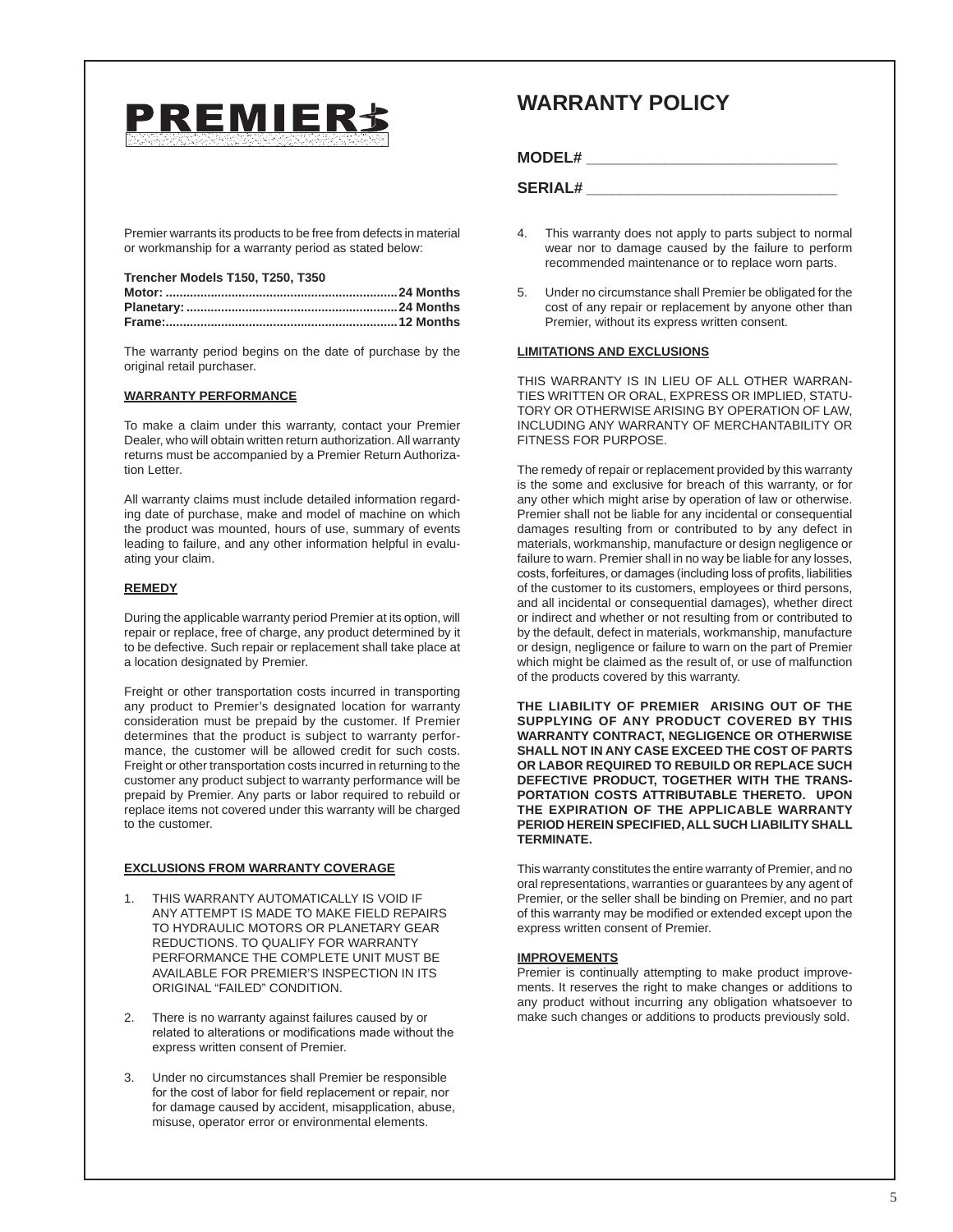

Your personal safety is a concern of ours. It should also be of concern to you. It is the responsibility of all operators to read and understand this entire manual before installing, operating or servicing this equipment. Pay particular attention to cautions, warnings and safe operating procedures. Be a safe and qualified operator. Operate your equipment with care and good judgment and see to it that it is properly maintained.

# **SAFETY ALERT SYMBOL**

*This Safety Alert Symbol Means...*

**ATTENTION! BECOME ALERT!** 

#### **YOUR SAFETY IS INVOLVED!**



#### *When you see it pay attention and follow the instructions in the safety message.*

The safety alert symbol is generally used in conjunction with a key signal word to emphasize special information. The signal words listed below carry a specific meaning and should be carefully read and understood:

**DANGER:** Indicates an imminently hazardous situation which, if not avoided, will result in death or serious injury.

**WARNING:** Indicates a potentially hazardous situation which, if not avoided, could result in death or serious injury.

**CAUTION:** Indicates a potentially hazardous situation which, if not avoided, may result in minor or moderate injury. It may also be used to alert against unsafe practices.

# **REPLACEMENT SAFETY DECALS**

### **WORN, DAMAGED OR ILLEGIBLE SAFETY DECALS MUST BE REPLACED.**

New safety decals can be ordered from Premier. Safety decals for Premier Trenchers are ordered and packaged in sets only. Specific part number for the DANGER Decal set (shown below) is #75200.



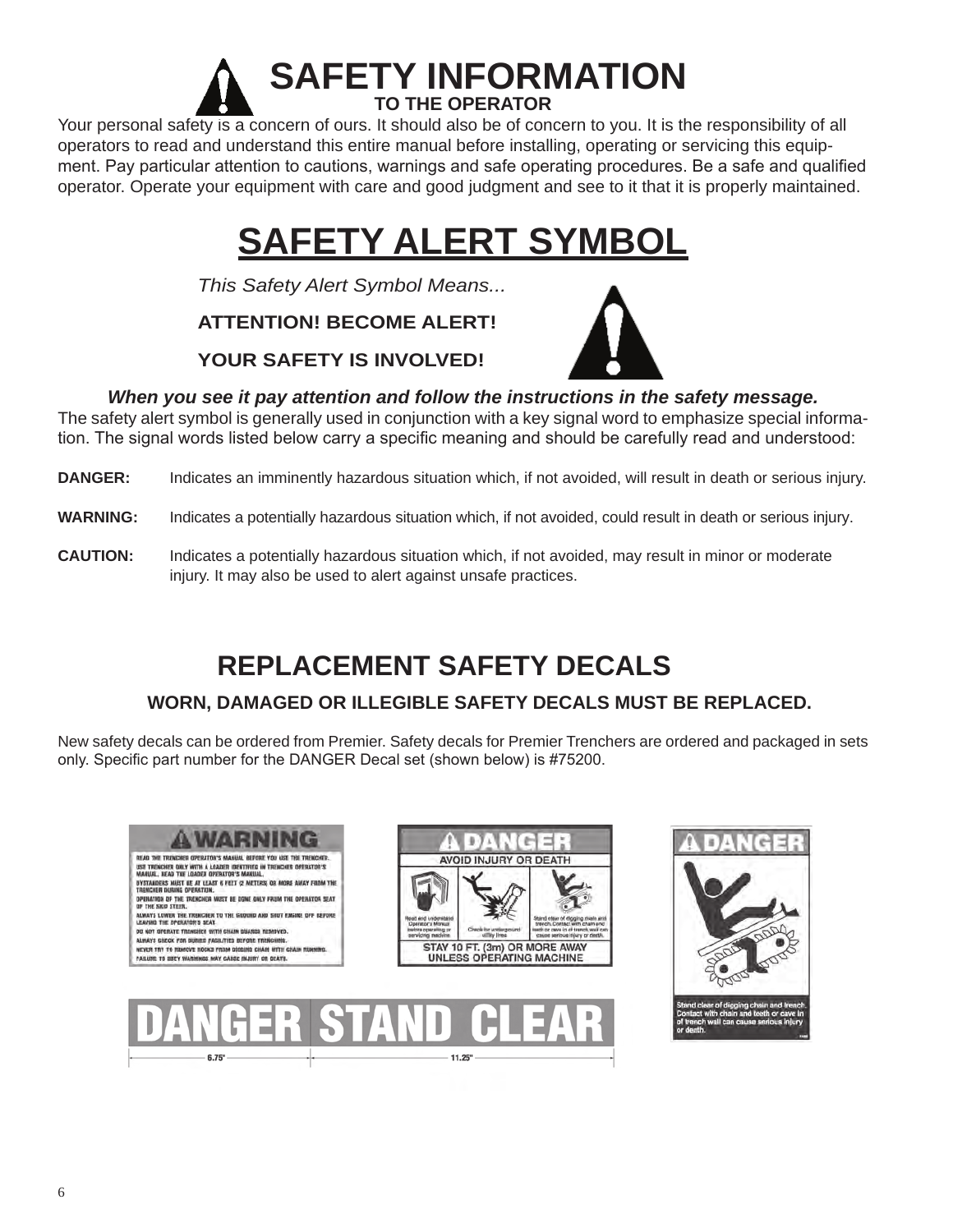# **SAFETY INFORMATION**



All bystanders should be kept a minimum of 20 feet (6 meters) away from working area of the trencher.

Always wear an OSHA approved hardhat and safety eye protection when operating or servicing this equipment. Do not wear loose fitting clothing, flopping cuffs, dangling neckties and scarves, or rings and wrist watches that can catch moving parts.

An operator must not use drugs or alcohol which can change his alertness or coordination. An operator taking prescription or over-the-counter drugs should seek medical advise on whether or not he can safely operate equipment.

Always locate underground electrical wires, telephone cables, gas, water and sewer lines before digging. Maintain safe clearance and avoid contact with any underground or overhead utility lines or electrically charged conductors.

Never alter or remove any safety decals or shields. Replace all missing or damaged safety decals or safety shields. Check this manual for location of these items and replace immediately if damaged or illegible.

Never adjust a relief valve for pressure higher than recommended by vehicle manufacturer.

Whenever changing or installing this or other attachments, make sure all connections are securely fastened.

Travel with the trencher in a lowered position at all times to prevent uncontrolled movement. Drive slowly over rough ground and on slopes.

Before exiting vehicle, lower trencher to ground, turn off vehicle engine and lock vehicle brakes

Never check a pressurized system for leaks with your bare hand. Oil escaping from pinhole leaks under pressure can penetrate skin and could cause serious infection. Hold a piece of cardboard up next to suspected leaks and wear a face shield or safety eye protection. If any fluid is injected into the skin, it must be removed immediately by a doctor familiar with this type of injury.

Before disconnecting hydraulic lines or fittings be sure to relieve all pressure by cycling all hydraulic controls after shutdown. Remember hydraulic systems are under pressure whenever the engine is running and may hold pressure after shutdown. Before applying pressure to the system make sure all connection are tight and that there is no damage to lines, fittings and hoses.

Flow and pressure gauges, fittings and hoses must have a continuous operating pressure rating of at least 25% higher than highest pressures of the system.

Avoid steep hillside operation which could cause the vehicle to overturn. Consult your vehicle Operator's and Safety Manuals for maximum incline allowable.

Never perform any work on a trencher unless you are authorized and qualified to do so. Always read the operator service manual(s) before any repair is made. After completing maintenance or repair, check for correct functioning of the trencher. If not functioning properly always tag "DO NOT OPERATE" until all problems are corrected.

This manual covers the safe use, installation, operation and service instructions for the trencher attachment only. Always read the operating and safety manuals prepared for your vehicle and any other attachments before using them.

▲

▲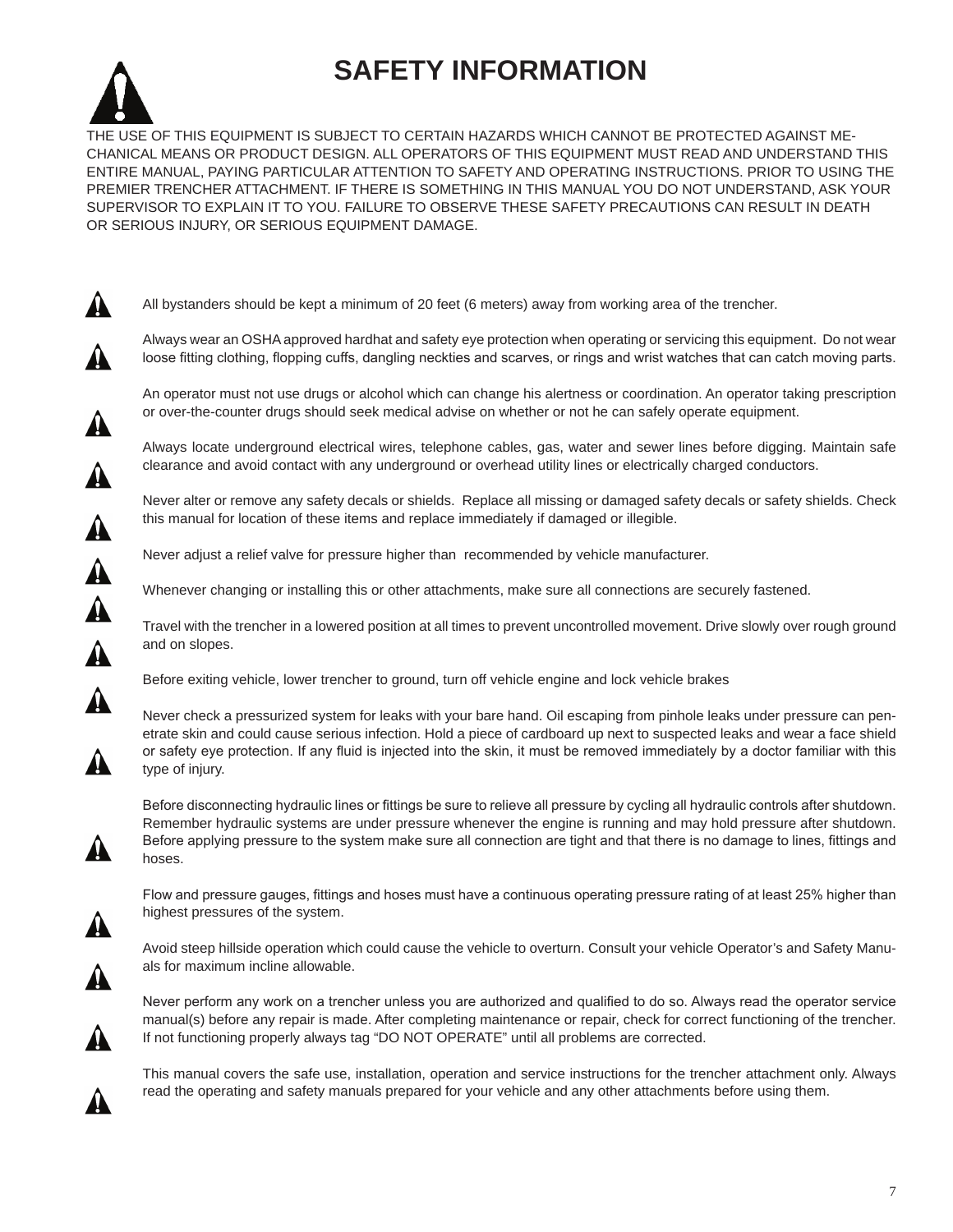### **HOOK-UP PROCEDURES**

NOTE: BECAUSE OF THE DIFFERENCES IN ATTACHMENT MOUNTING METHODS AMONG THE VARIOUS BRANDS OF SKID STEER LOADERS, IT IS IMPORTANT TO CONSULT YOUR SKID STEER OWNERS MANUAL FOR THE PROPER ATTACHMENT MOUNTING METHOD.

- 1. Insert loader attachment plate into Trencher Mounting Bracket.
- 2. Secure all locking levers or pins in their proper position.
- 3. Connect two hydraulic hoses from the Trencher to the loader's auxiliary hydraulic system. To ensure adequate hose length and clearance through the trencher's tilt and lift range, operate the skid steer to lift the Trencher through its full range of lift and tilt. Engage the hydraulics to make sure the Trencher is turning freely in both forward and reverse rotation.
- 4. You are now ready to operate your Premier Trencher.

### **TO REMOVE TRENCHING ATTACHMENT**

**NOTE:** BECAUSE OF THE DIFFERENCES IN ATTACHMENT MOUNTING AND REMOVAL METHODS AMONG THE VARIOUS BRANDS OF SKID STEERS, IT IS IMPORTANT TO CONSULT YOUR SKID STEER OWNERS MANUAL FOR THE PROPER ATTACHMENT REMOVAL METHOD.

- 1. Roll the loader's tilt arms back and lower lift arms to lay attachment level.
- 2. Stop the engine, release hydraulic pressure in hoses and disconnect auxiliary hoses.
- 3. Release locking levers or pins.
- 4. Start the engine and disengage loader mounting plate for trencher mounting bracket.

# **OPERATING INSTRUCTIONS**

#### **GENERAL INFORMATION**

The design of your Premier Trencher makes it relatively simple to operate. With the help of the information in this section and a little practice you should become proficient in its operation. Observe the following points to obtain the best results with the least amount of wear on the machine. Read the "Safety Precautions" section, of this manual before you begin.

- **CAUTION!** Operate the trencher only when seated at the skid steer controls.
	- Never operate the skid steer without "Roll-Over-Protective-Structure", seat belt, and hardhat.
	- Pay attention to the job at hand. Be alert to the possibilities of others in the work area.
	- Never allow anyone to work around or perform maintenance on the trencher while it is running.
	- Always use the safety bar assembly on the trencher.

#### **BEFORE YOU START TRENCHING**

Before any digging is started, plan out the job. Several things must be considered prior to trenching. The operator should inspect the job site and take notice on any potential hazards in the area. He should have a clear understanding of the task he is about to perform. Determine what will be done with the spoil (backfill or tuck out), what are the soil conditions like, will you be working around others, etc.



**WARNING!** Check the trenching area for hidden utility lines before operating the trencher. Contacting a utility line with the trencher could cause electrocution resulting in death. Call utility companies and have them plot out all of their lines first. If you damage a utility line, turn off the equipment immediately.

Once you have become familiar with the job site and understand the job requirements, it is time to set up for the actual trenching. Check the soil type and the trenching requirements. If necessary, change the digging chain, boom, crumber bar and shoe to meet the job requirements.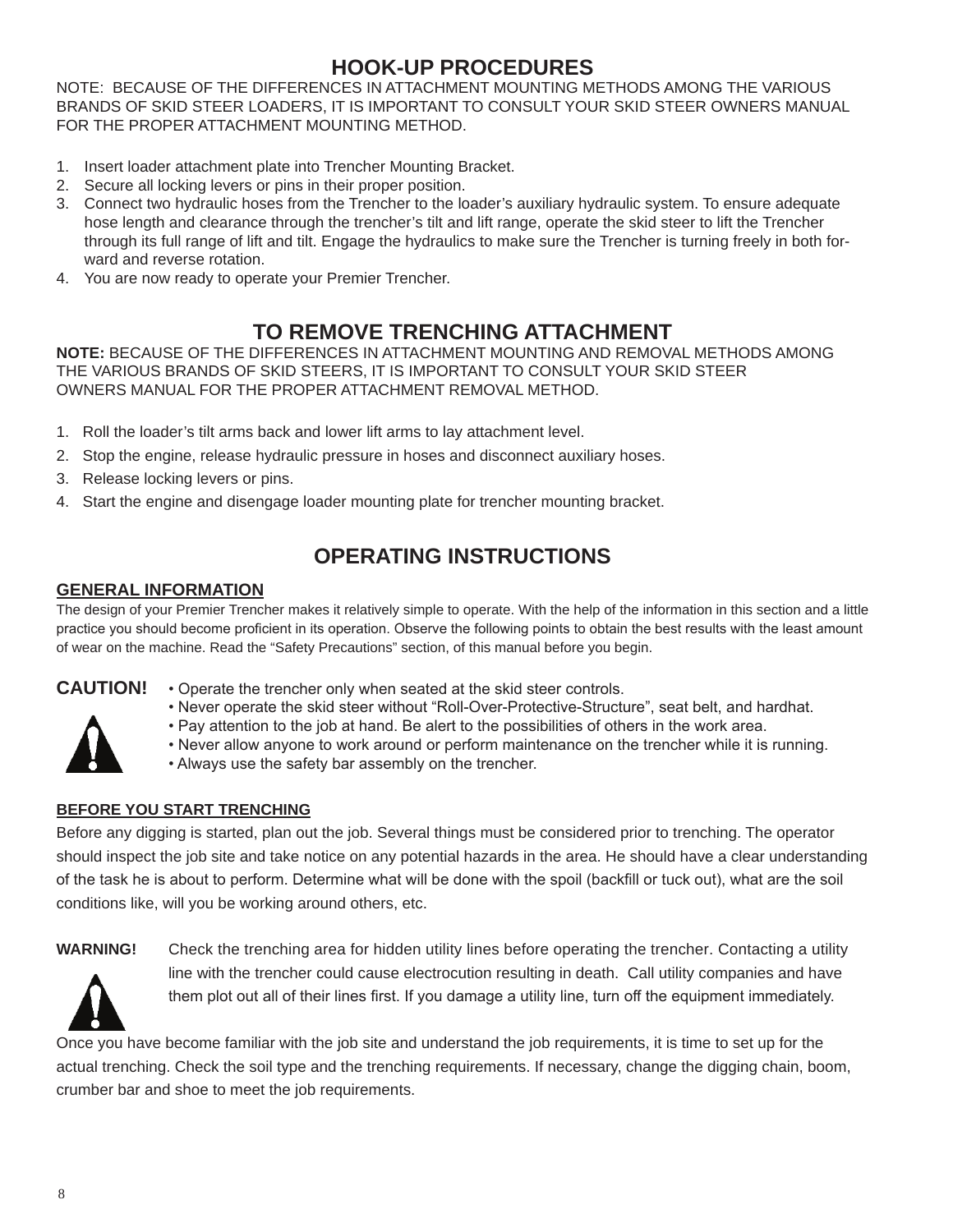# **OPERATING INSTRUCTIONS**

#### **BEGIN TRENCHING**

Position the trencher at a shallow (15°) angle to the ground (Fig. 1). Set the engine at 1/2 throttle to slow the chain speed. Engage the hydraulics so the chain is rotating in the cutting direction. Lower the trencher so the chain begins cutting. As the tip cuts deeper into the ground, tilt the trencher forward to increase the cutting angle and depth. Continue tilting the trencher until a 60° cutting angle is achieved.

Increase the engine speed to full throttle and slowly lower the trencher until the shoe rests on the ground (Fig. 2). The trencher is now set for maximum digging depth and proper digging angle.

With the hydraulics engaged and the chain rotating in the cutting direction, slowly drive the skid steer in reverse to cut the trench (Fig. 3). If the trencher should stall, drive the skid steer a few inches forward until the chain begins rotating again, or reverse the chain rotation temporarily to move the obstruction to the bottom of the trench.

#### **TO SIDE-SHIFT THE TRENCHER**

#### **Manual Side-Shift:**

- 1. Move the trencher to a flat, level area.
- 2. Remove pin at the top of the trencher.
- 3. Position the trencher so that the chain is flat against the ground.
- 4. Using the Skid Steer Driving Controls, rotate the vehicle so that trencher frame slides along the tubes until it reaches the desired position.
- 5. Insert the pin to lock the trencher into position.

#### **USING THE CRUMBER ACCESSORY**

The crumber is designed to collect loose dirt from the bottom of the trench and drag it to the digging chain so it can be removed from the trench. This can increase the finished trench depth and provide a firmer trench bottom.

#### **Adjusting Crumber Accessory:**

- 1. Position the trencher so that the boom is horizontal.
- 2. Loosen the bolt holding the safety bar.
- 3. Slide the safety bar in it's holder so that the crumber maintains a 2" clearance from the chain when it is in the retracted position.
- 4. Tighten the bolt to lock the safety bar into position.









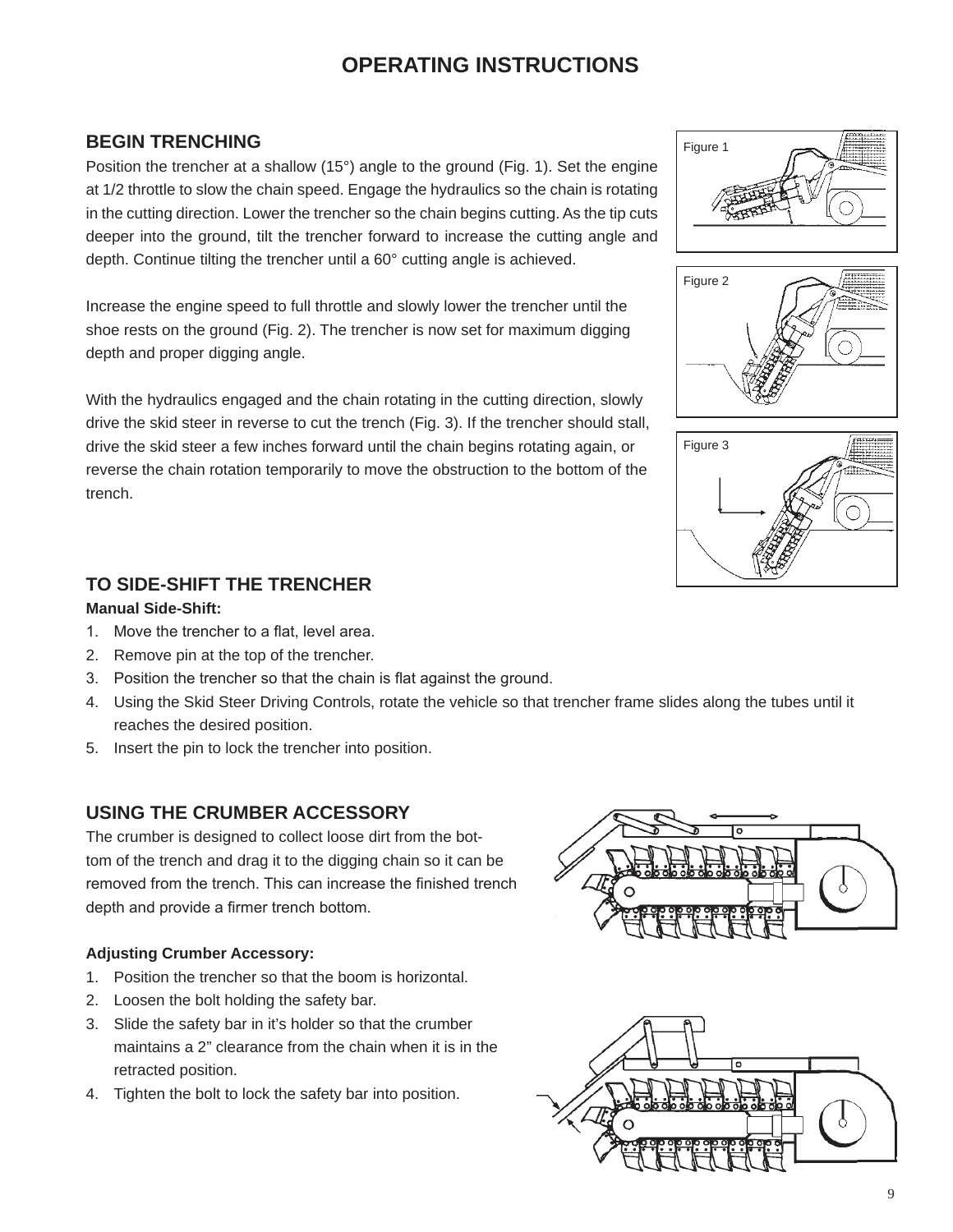# **TRENCHER MODELS T150, T250, T350** EXPLODED VIEW

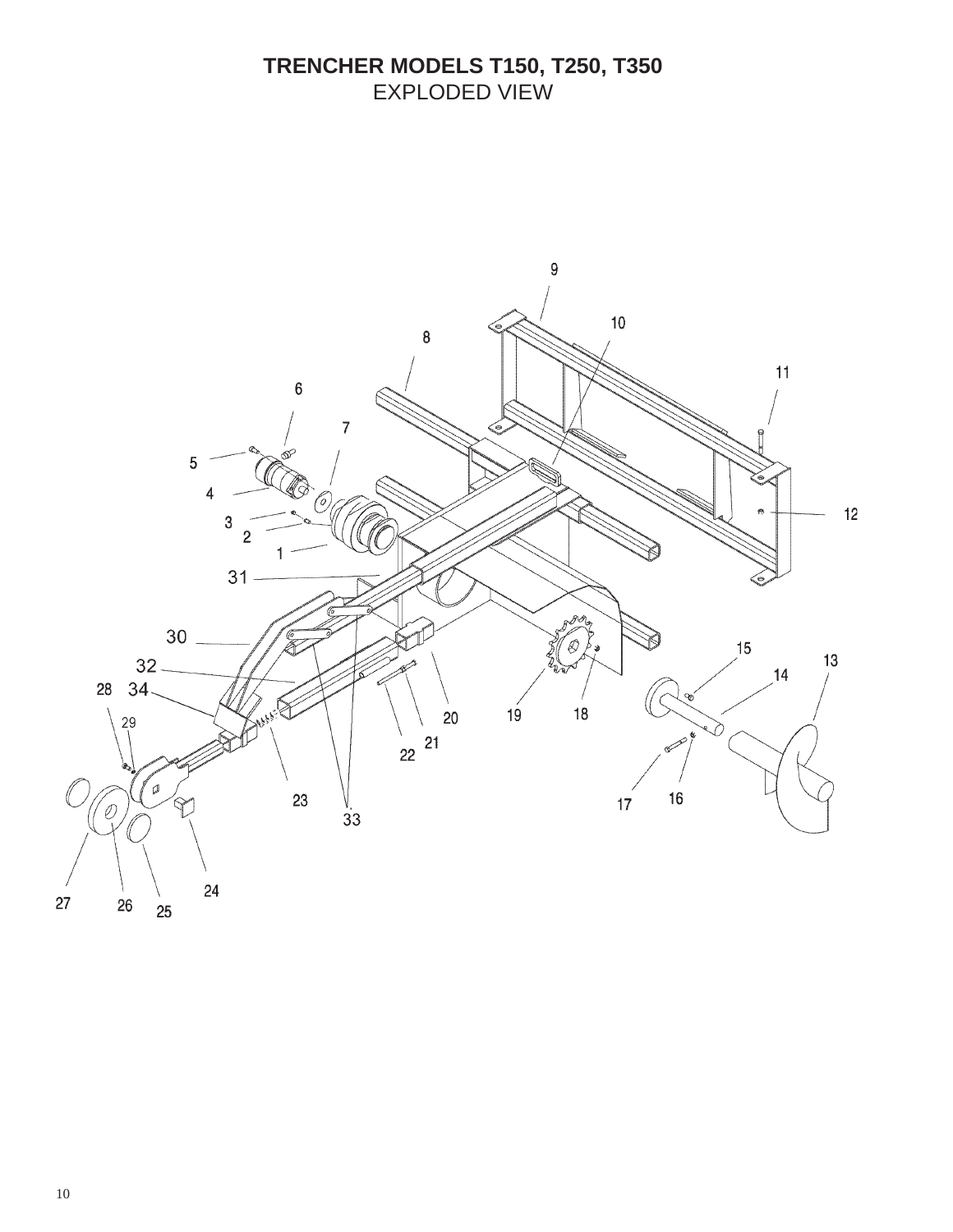# TRENCHER MODELS T150, T250, T350<br>PARTS LIST

| <u>REF #</u> | <u>PART #_</u> | <u>DESCRIPTION DESCRIPTION</u> | <u>MODEL USED ON</u> |
|--------------|----------------|--------------------------------|----------------------|
|              |                |                                |                      |
|              |                |                                |                      |
|              |                |                                |                      |
|              |                |                                |                      |
|              |                |                                |                      |
|              |                |                                |                      |
|              |                |                                |                      |
|              |                |                                |                      |
|              |                |                                |                      |
|              |                |                                |                      |
|              |                |                                |                      |
|              |                |                                |                      |
|              |                |                                |                      |
|              |                |                                |                      |
|              |                |                                |                      |
|              |                |                                |                      |
|              |                |                                |                      |
|              |                |                                |                      |
|              |                |                                |                      |
|              |                |                                |                      |
|              |                |                                |                      |
|              |                |                                |                      |
|              |                |                                |                      |
|              |                |                                |                      |
|              |                |                                |                      |
|              |                |                                |                      |
|              |                |                                |                      |
|              |                |                                |                      |
|              |                |                                |                      |
|              |                |                                |                      |
|              |                |                                |                      |
|              |                |                                |                      |
|              |                |                                |                      |
|              |                |                                |                      |
|              |                |                                |                      |
|              |                |                                |                      |
|              |                |                                |                      |
|              |                |                                |                      |
|              |                |                                |                      |
|              |                |                                |                      |
|              |                |                                |                      |
|              |                |                                |                      |
|              |                |                                |                      |
|              |                |                                |                      |
|              |                |                                |                      |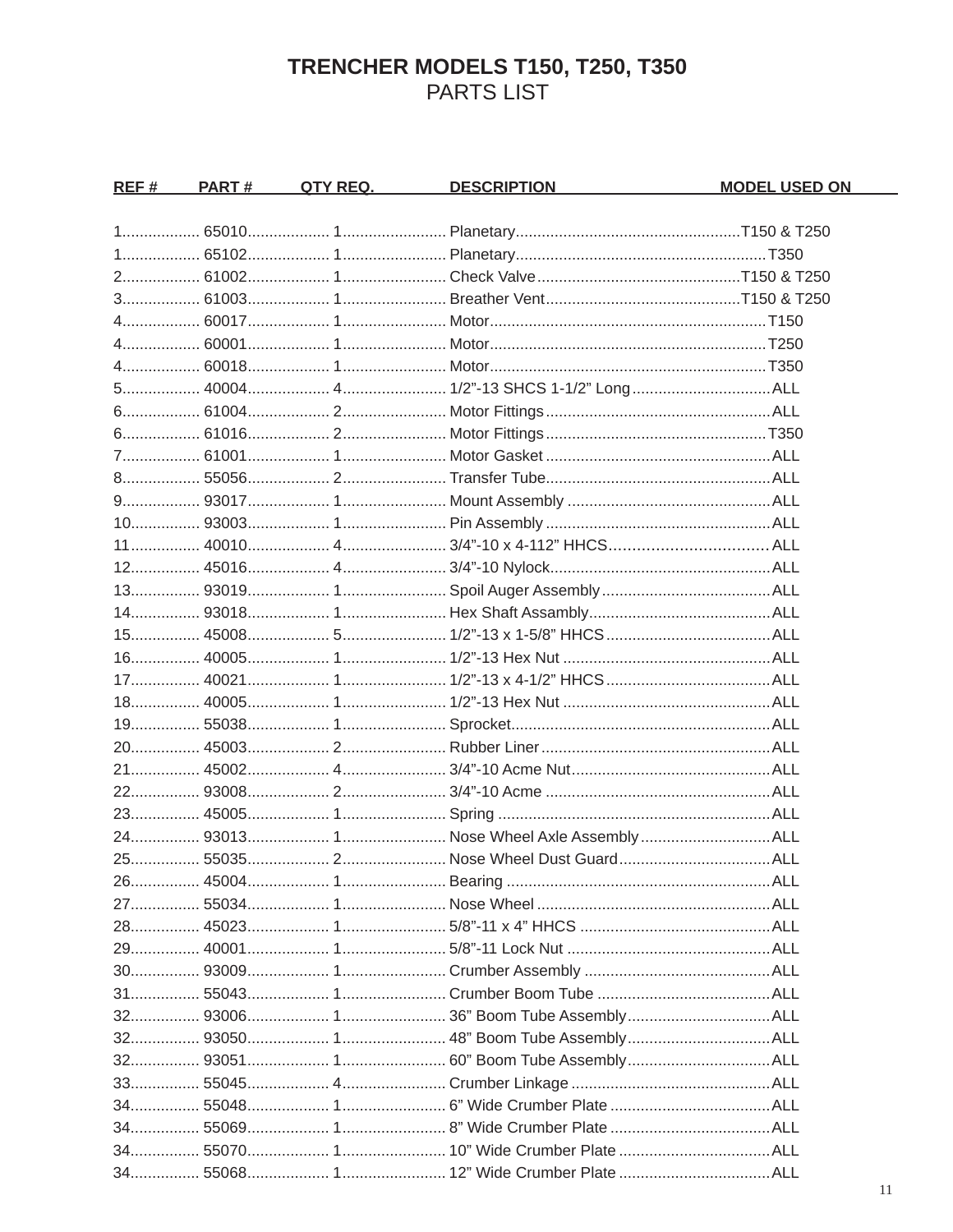# **MAINTENANCE**

#### **EVERY 8 HOURS:**

- 1. Check for loose bolts and tighten as needed.
- 2. Inspect the chain for loose or worn teeth and repair as needed.



#### **EVERY 40 HOURS:**

- 1. Perform the 8-hour maintenance procedures.
- 2. Inspect all hoses and fittings for wear or leaks and repair as needed.
- 3. Check and clean all Safety Decals. Replace if damaged.
- 4. Check Sprocket and Nose Wheel for damage. Replace if needed.
- 5. Check Spring Tensioner. Replace Acme Threaded Rod if damaged.
- 6. Check chain for worn rollers or sideplates and replace as needed.

### **PARTS REPLACEMENT**

In order to replace damaged or worn parts on your trencher, it is necessary to disassemble the trencher to the point needed to access the part in need of replacement. *Refer to Trencher Exploded View on page 10 of this manual.*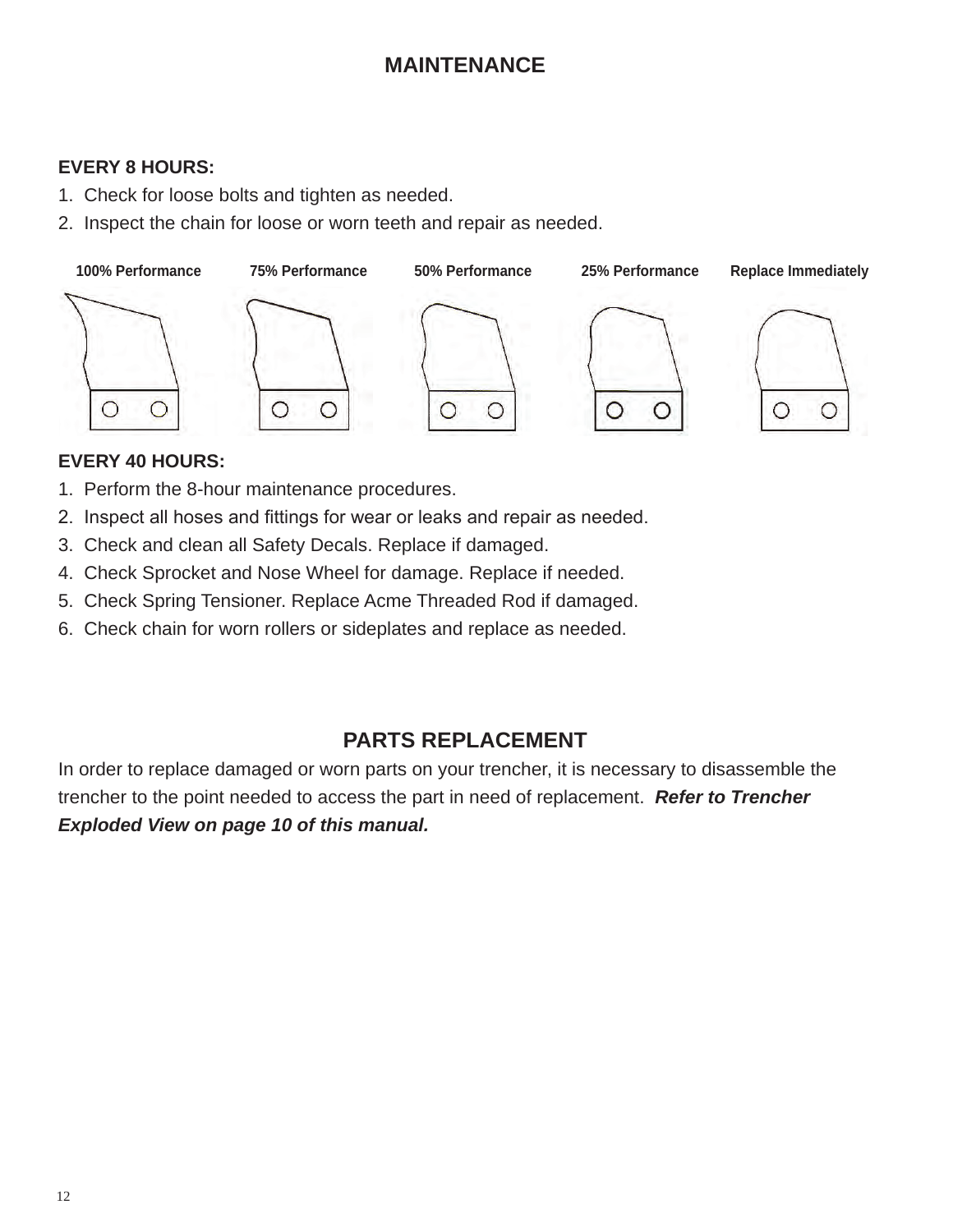# **TROUBLESHOOTING**

| <b>PROBLEM</b>               | <b>POSSIBLE CAUSE</b>                               | <b>SOLUTION</b>                                                         |
|------------------------------|-----------------------------------------------------|-------------------------------------------------------------------------|
| Slow Speed                   | Low oil flow                                        | Check with flow meter. If low,<br>investigate cause.                    |
|                              | Line restrictions                                   | Clear lines.                                                            |
|                              | Fittings or connections too small                   | Replace with proper sizes.                                              |
|                              | Hydraulic pump worn or damaged                      | See Dealer for repair.                                                  |
|                              | Trencher motor not properly sized to<br>skid steer. | Review with Equipment Dealer.                                           |
| Insufficient Digging Power   | Worn chain teeth                                    | Replace.                                                                |
|                              | Low system Pressure (PSI)                           | Check with pressure gauge. If low,<br>investigate cause.                |
|                              | Relief Valve damaged or setting wrong               | Adjust or replace as required.                                          |
|                              | Excessive load                                      | Reduce load to within machine<br>specifications.                        |
|                              | Excessive trenching speed                           | Maintain proper trenching speed.                                        |
| <b>Reverse Direction</b>     | Hoses reversed                                      | Re-install hoses correctly.                                             |
| <b>Excessive Oil Heating</b> | Line restrictions                                   | Clear lines.                                                            |
|                              | Fluid dirty                                         | Replace hydraulic fluid and filter.                                     |
|                              | Insufficient quantity of hydraulic fluid            | Fill reservoir to proper level.<br>Increase reservoir storage capacity. |
| Oil Leaks                    | Hoses loose or damaged                              | Tighten or replace.                                                     |
|                              | Fittings loose or damaged                           | Tighten or replace.                                                     |
|                              | Hydraulic motor seals worn or damaged               | See Dealer for repair.                                                  |
|                              | Planetary seals worn or damaged.                    | See Dealer for repair.                                                  |
| Motor rotates but chain does | Broken or worn sprocket                             | Replace sprocket.                                                       |
| not rotate                   | Broken chain                                        | Replace chain.                                                          |
| Chain does not make complete | Obstruction in chain                                | Remove debris from chain.                                               |
| rotation                     | Spoil auger contacting chain                        | Reposition auger.                                                       |
|                              | Damaged sprocket                                    | Replace sprocket.                                                       |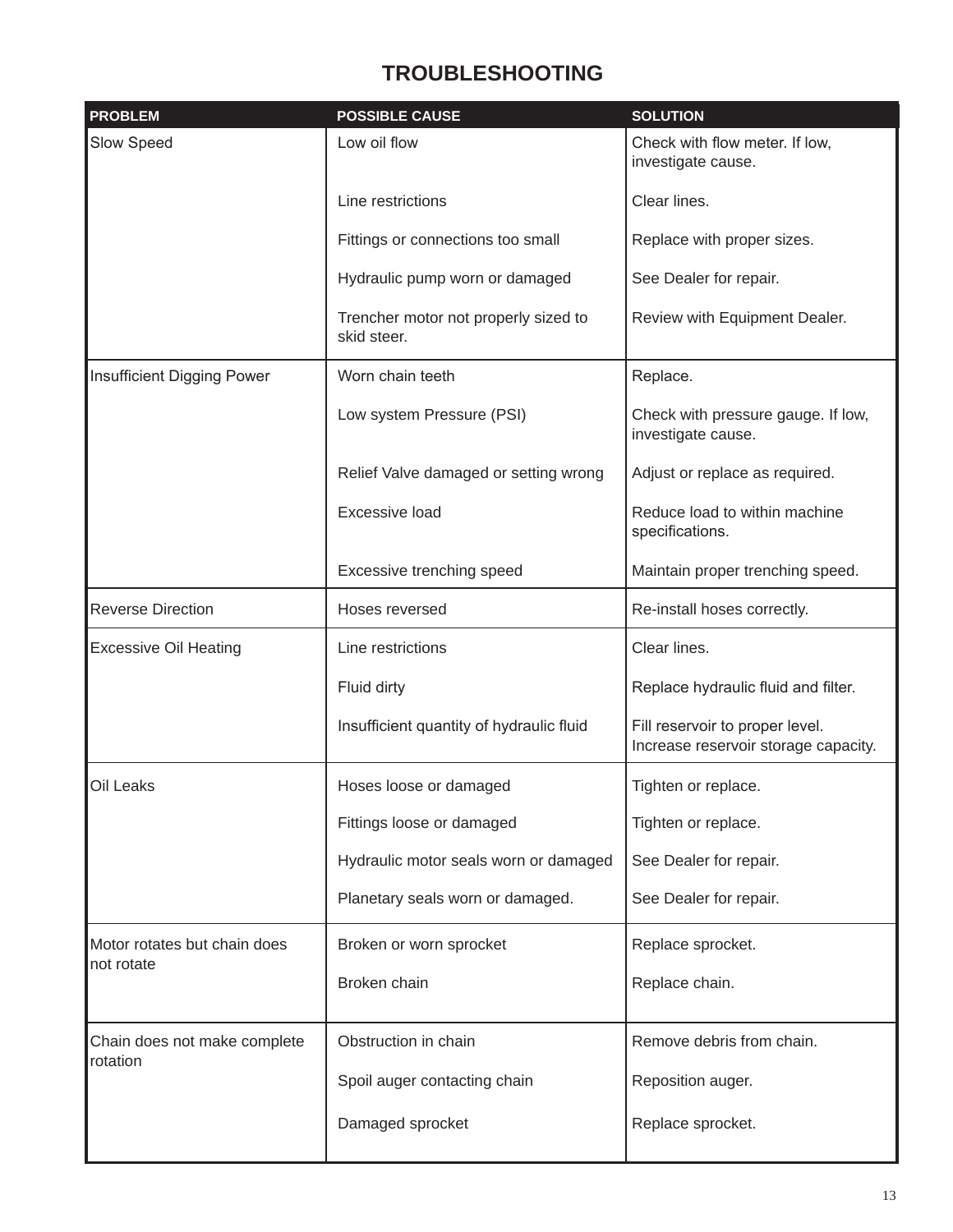# **TROUBLESHOOTING** *(continued)*

| <b>PROBLEM</b>                       | <b>POSSIBLE CAUSE</b>                              | <b>SOLUTION</b>                                       |
|--------------------------------------|----------------------------------------------------|-------------------------------------------------------|
| Chain will not rotate                | Quick couplers not functioning                     | Inspect and repair, or replace.                       |
|                                      | Hose obstruction                                   | Check for obstructions, kinks or<br>pinching.         |
|                                      | Skid steer hydraulic system failure                | See skid steer owner's manual or<br>equipment dealer. |
|                                      | Obstruction in chain                               | Remove debris from chain.                             |
| Trencher does not dig fast<br>enough | Chain teeth worn                                   | Replace teeth.                                        |
|                                      | Quick coupler or hose restriction                  | Inspect and repair hoses and couplers.                |
|                                      | Skid steer hydraulic system weak                   | See skid steer owner's manual or<br>equipment dealer. |
|                                      | Trencher motor not properly sized to<br>skid steer | Review with equipment dealer.                         |
|                                      | Chain not proper style for soil type               | Review with equipment dealer.                         |
| <b>Excessive vibration</b>           | Soil contains large amount of rocks<br>or roots    | Slow down trenching speed to reduce<br>vibration.     |
|                                      | Chain loose                                        | Tighten tension spring.                               |
|                                      | Loose motor or bearing bolts                       | Inspect and tighten.                                  |
|                                      | Damaged sprocket                                   | Replace sprocket.                                     |
|                                      | Worn nose wheel bearings                           | Replace bearings.                                     |
|                                      | Worn shaft bearing                                 | Replace bearing.                                      |
|                                      | Worn motor bearings                                | Replace bearings.                                     |
|                                      | Worn Planetary bearings                            | Replace bearings.                                     |

*OR FURTHER ASSISTANCE PLEASE CALL YOUR DEALER, OR CONTACT OUR SERVICE DEPARTMENT AS FOLLOWS:*

> **TOLL FREE: 866-458-0008 FAX: 260-456-6868 E:MAIL: contact@premierattach.com**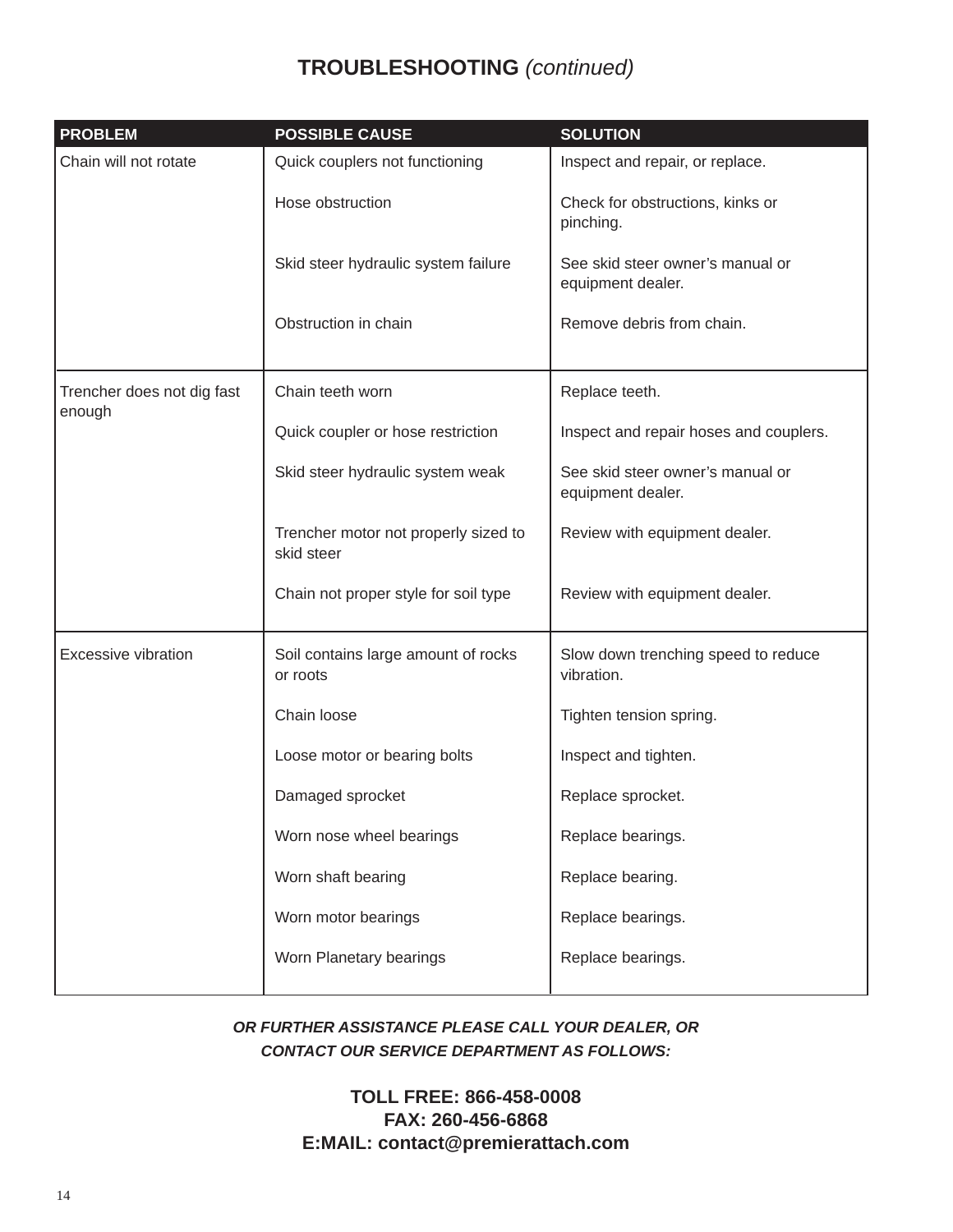

#### **Tools Required For Disassembly & Reassembly:**

- Torque Wrench 500 lb-in [57 Nm.] capacity
- 12-16 [300-450] Breaker Bar
- 9/16 Socket
- Small Screwdriver 6-8 x 1/4 [150-200 x 6,5] Blade
- 3/16 Allen Wrench
- Press
- Shaft Seal Installation Tool (Available by order, contact dealer.)

The following are not necessary for disassembly and reassembly but are extremely helpful:

• Alignment Studs (2), see dimensions below.



|  |                                                                       | Quantity         | <b>Models</b> |
|--|-----------------------------------------------------------------------|------------------|---------------|
|  | <b>Ref.# Part# Description</b>                                        | Required Used On |               |
|  |                                                                       |                  |               |
|  |                                                                       |                  |               |
|  |                                                                       |                  |               |
|  |                                                                       |                  |               |
|  |                                                                       |                  |               |
|  | 762006 Bearing and Shaft Assembly, Splined 1 T150 & T250              |                  |               |
|  |                                                                       |                  |               |
|  |                                                                       |                  |               |
|  |                                                                       |                  |               |
|  |                                                                       |                  |               |
|  |                                                                       |                  |               |
|  |                                                                       |                  |               |
|  |                                                                       |                  |               |
|  |                                                                       |                  |               |
|  |                                                                       |                  |               |
|  |                                                                       |                  |               |
|  |                                                                       |                  |               |
|  |                                                                       |                  |               |
|  |                                                                       |                  |               |
|  |                                                                       |                  |               |
|  |                                                                       |                  |               |
|  |                                                                       |                  |               |
|  |                                                                       |                  |               |
|  |                                                                       |                  |               |
|  |                                                                       |                  |               |
|  | NOTE62030  Seal Kit (Includes Ref. # 1,3,4,5,8,16,17,21)  T150 & T250 |                  |               |

#### *NOTE:*

*Unless otherwise indicated, measurements are given in inches [mm], throughout hydraulic motor service procedures.*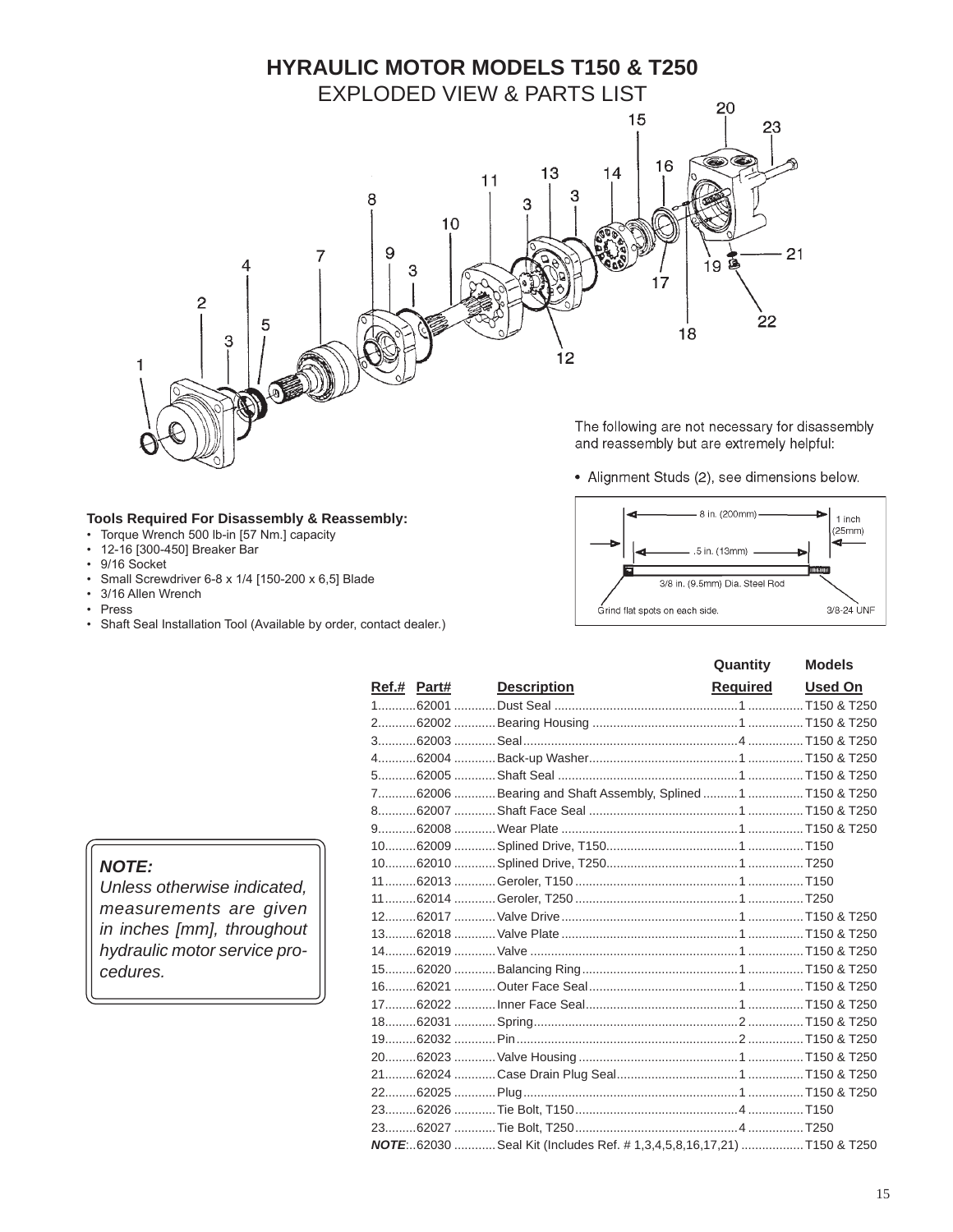# **HYRAULIC MOTOR MODELS T150 & T250** SERVICE PROCEDURES

#### **DISASSEMBLY:**

Cleanliness is extremely important when repairing a hydraulic motor. Work in a clean area. Before disconnecting the lines, clean the port area of the *motor* thoroughly. Use a wire brush to remove foreign material and debris from and around the exterior joints of the *motor.* Check the shaft and keyslot, remove all nicks, burrs or sharp edges that might damage the bearing housing seals when installing the shaft and the bearing assembly. Before starting the disassembly procedures, drain the oil from inside the *motor.*



1. Place the *motor* in a vise with the output shaft down. Clamp across the mounting flange of the *motor,* not the housing. Excessive clamping pressure will cause distortion. When clamping, use some protective device on the vise, such as special soft jaws, pieces of hard rubber or board.

*Although not all drawings show the motor in a vise, we recommend that you keep the motor in the vise during disassembly and reassembly. Follow the clamping procedures explained throughout the service procedures.*

2. Remove 4 bolts from motor.



3. Lift valve housing straight up. If done carefully the pins, springs, balance ring assembly, and valve will remain on the valve plate.



- 4. Carefully remove 3 [76] diameter seal from valve housing.
- 5. Remove case-drain plug *with seal*, from valve housing.

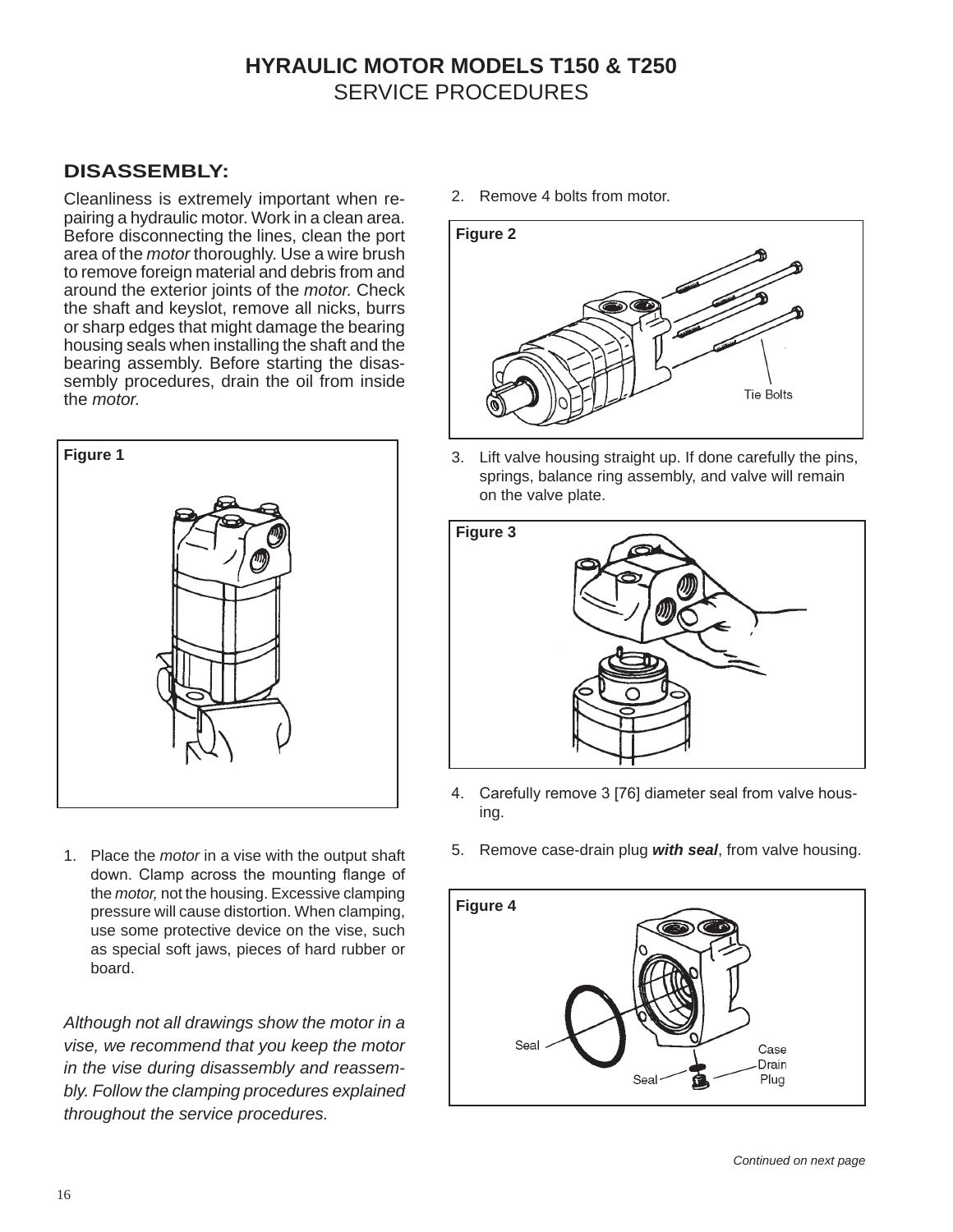#### (Continued)

6. Remove 2 pins and 2 springs from the balance ring assembly (Fig. 5).



- 7. Remove balance ring assembly.
- 8. Remove inner and outer face seals from balance ring.
- 9. Remove the valve.



- 10. Remove the valve plate.
- 11. Remove the 3 [76] diameter seal.
- 12. Remove the valve drive.



13. Remove the Geroler. Be sure to retain the rollers in the outer ring if they are loose.

15. Remove the 3 [76] diameter seal from wear plate (Fig.7).



- 16. Remove the Wear Plate.
- 17. Remove the Shaft Face Seal from the Wear Plate.
- 18. Remove the 3 [76] diameter seal from Bearing Housing.



19. You may need a press to remove Shaft and Bearing Assembly from Bearing Housing.



20. Use a small screwdriver to remove Shaft Seal, Back-up Washer and Dust Seal from Bearing Housing (see Fig. 10). Do not damage bore of housing.

#### **NOTE: Individual parts of shaft and bearing assembly are not sold separately. Replace as a unit.**

*Continued on next page*

14. Remove the drive.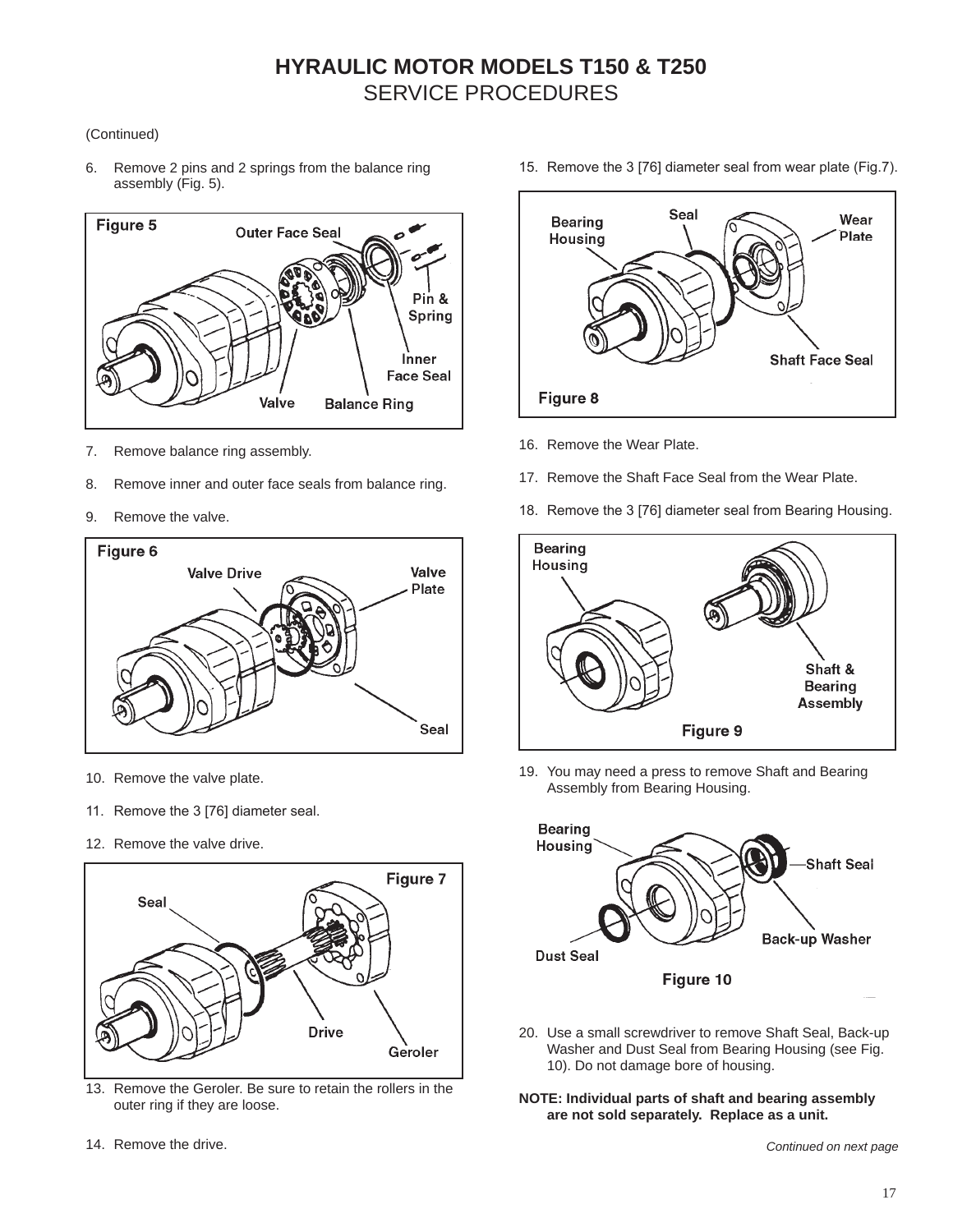# **HYRAULIC MOTOR MODELS T150 & T250** SERVICE PROCEDURES

#### **REASSEMBLY:**

Check all mating surfaces. Replace any parts that have scratches or burrs that could cause leakage. Clean all metal parts clean solvent. Blow dry with air. Do not wipe dry with cloth or paper towel because lint or other matter can get into the hydraulic system and cause damage. Do not use a coarse grit or try to file or grind these parts. Check around the keyway and chamfered area of the shaft for burrs, nicks or sharp edges that can damage the seals when reassembling the bearing housing.

**Note:** Lubricate all seals (prior to installation) with petroleum jelly such as Vaseline. Use new seals when reassembling this motor. Refer to parts list for proper seal kit number.

21. Use a press to install dust seal in outer bore of bearing housing. Lip of seal must face outward (see Fig.11). If a press is not available, use a plastic or rubber hammer, being careful not to damage or cock seal in the bore.



- 22. Place back-up washer into seal bore. Place shaft seal onto installation tool (#80-A3-300) and press seal onto seal bore of the housing.
- 23. Clamp housing in vise (see Fig. 1)
- 24. Place tape over shaft to prevent cutting the seals. Apply petroleum jelly to inside diameter of dust and shaft seal. You may need a press to install shaft and bearing assembly. Do not distort shaft seal. Damage to this seal will cause leakage.
- 25. Apply petroleum jelly to the 3 [76] diameter seal. Install seal into the bearing housing.
- 26. Alignment studs can be very helpful in reassembly of the motor (see special tools, pg. 15). If you use studs, install 2 studs diagonally opposed in the bearing housing.
- 27. Install the shaft face seal in the wear plate as shown in Fig, 11. Do not distort the seal.
- 28. Install the wear plate (see Fig. 11).
- 29. Apply a light film of petroleum jelly to the 3 [76] diameter seal and install seal in the wear plate.
- 30. Install the drive in the bearing housing.
- 31. Align the notch on the outside of the Geroler with the notch on the wear plate. Install the Geroler against the wear plate. Be sure to retain the rollers in the outer ring if they are loose.

**Note:** Installation at this time involves 3 steps in the timing of the motor. Timing determines the direction of rotation of the

output shaft. Timing parts include:

- 1. Geroler
- 2. Valve Drive
- 3. Valve Plate
- 4: Valve

**Timing Step #1:** Locate the largest open pocket in the Geroler and mark it on the outside edge of the Geroler.



- 32. Install the valve drive in the Geroler.
- 33. Apply a light film of petroleum jelly to the 3 [76] diameter seal. Install seal in groove of valve plate.
- 34. Align the notch on the outside of the valve plate with the notch on the Geroler as shown in Fig. 12.

**Timing Step #2:** Locate the slot opening in the valve plate which is in line with the largest open pocket of the Geroler.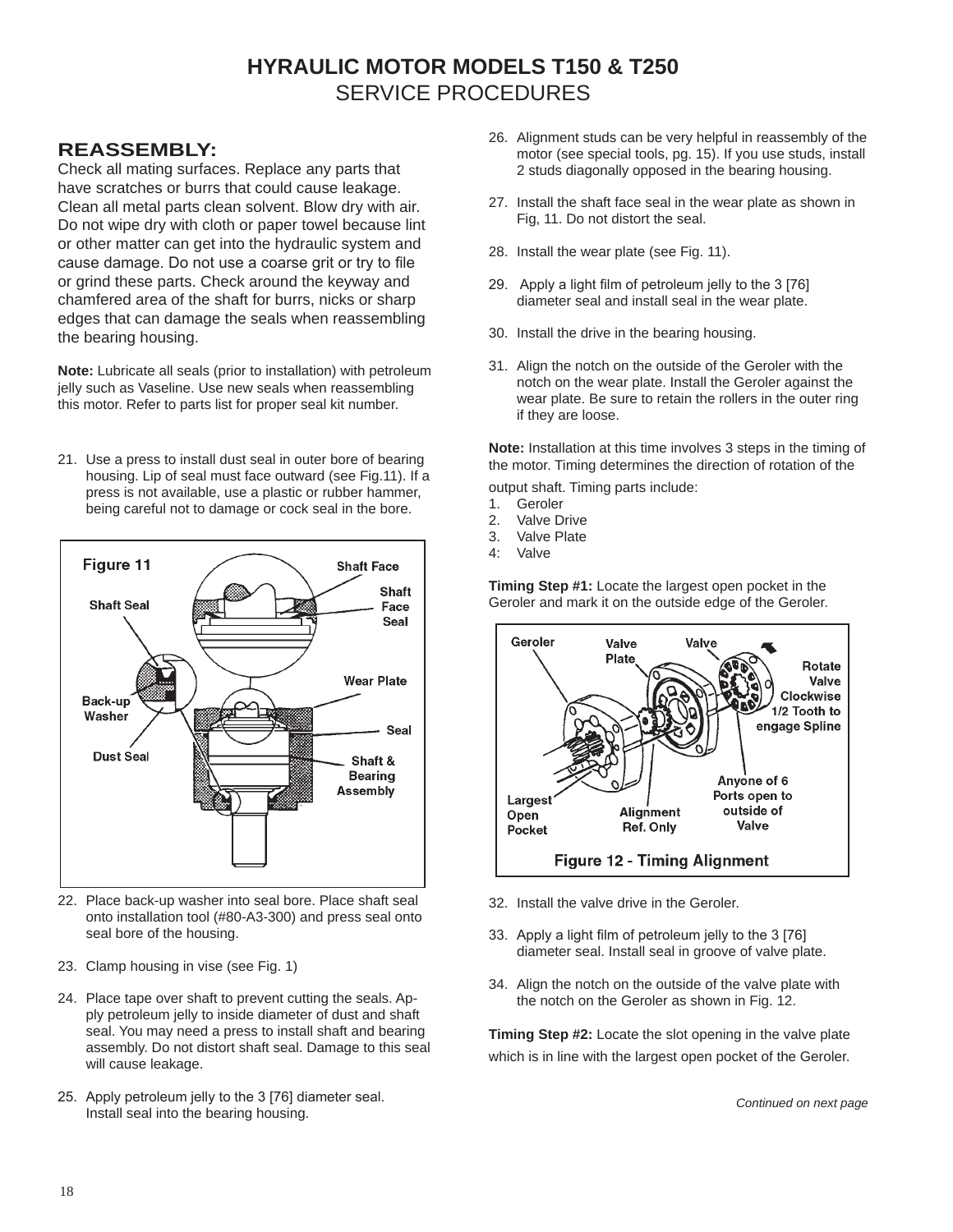# **HYRAULIC MOTOR MODELS T150 & T250** SERVICE PROCEDURES

#### *(Continued)*

**Timing Step #3:** Locate anyone of the side openings of the valve and align this opening with the open slot of the valve plate that is in line with the largest open pocket of the Geroler. Install the valve by rotating it clockwise until the spline teeth engage (1/2 spline tooth). This will provide the proper rotation when pressurized as shown in Fig. 13.



Figure 14

- 35. Install 2 springs and 2 pins in the holes located in the bore of the valve housing, as shown in fig. 14.
- 36. Apply a light film of petroleum jelly to the 3 [76] diameter seal. Install seal in the valve housing.

Seal

37. Apply petroleum jelly to inner and outer face seals. Install seals on balance ring as shown in Fig. 15.

**IMPORTANT:** Install face seals in the positions shown in Fig. 15 or the motor will not operate properly. Do not force or bend the face seals. Any damage to these seals will affect the operation of the motor.



38. Align pin grooves in balance ring with pins in bore of valve housing. Install balance ring assembly in valve housing.





39. Insert your finger through port of housing. Apply pressure to side of balance ring as shown in Fig. 16. Hold the ring in position until valve housing is in place. Install valve against valve plate as shown in Fig. 17.

**Note:** After installing the valve housing on the valve plate. check for proper placement. Push down on the valve housing. You should get a slight spring action.



- 40. Install the tie bolts and finger tighten. Torque all 4 tie bolts alternately to 450 lb.-in. [50Nm].
- 41. Install seal on case drain plug then install in valve housing.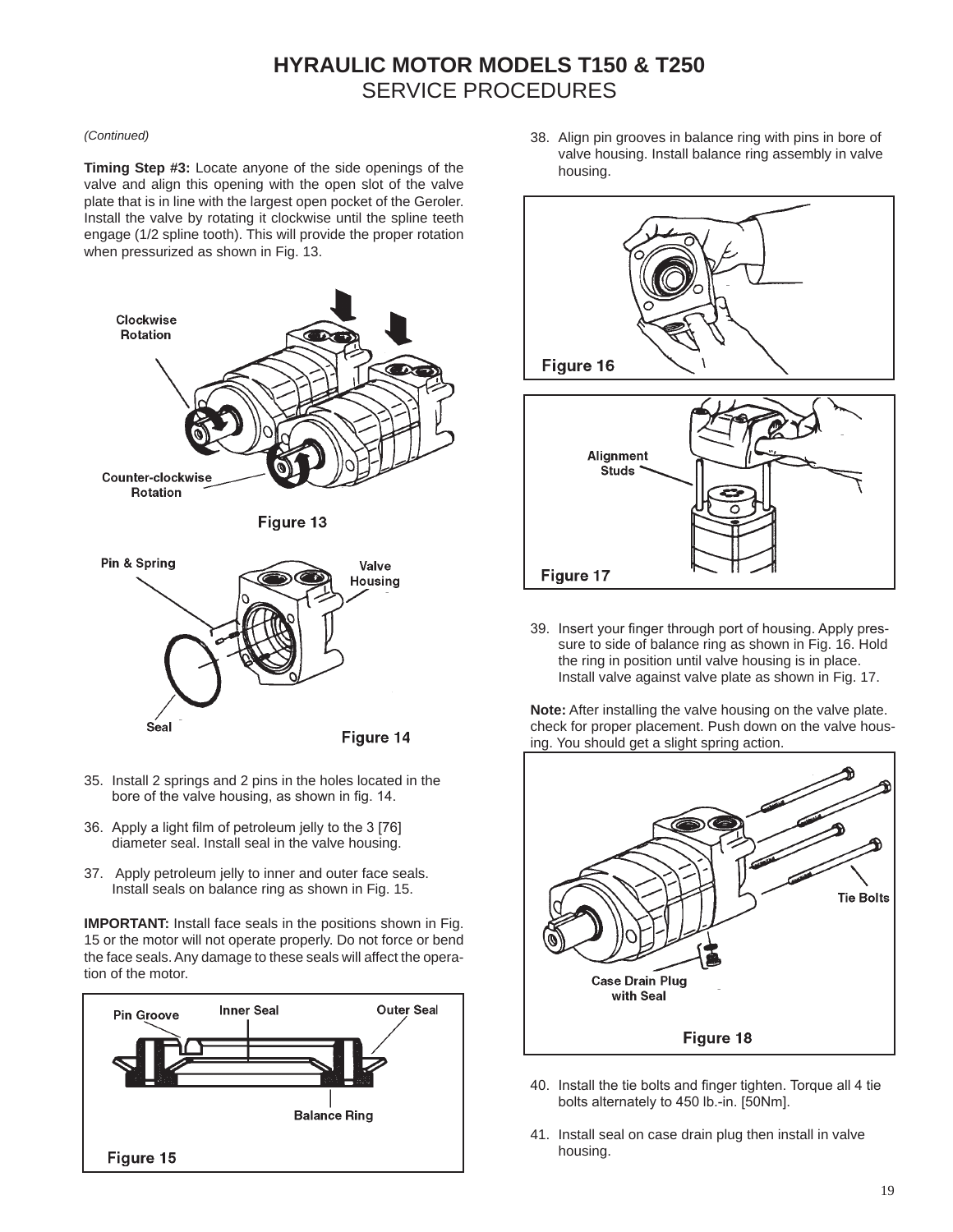# **HYRAULIC MOTOR MODEL T350 EXPLODED VIEW & PARTS LIST**



|  | 11 62610Shaft and Bearing Assembly  1         |  |
|--|-----------------------------------------------|--|
|  |                                               |  |
|  |                                               |  |
|  | 14 62613Seal Kit, Includes All Seals Listed 1 |  |
|  |                                               |  |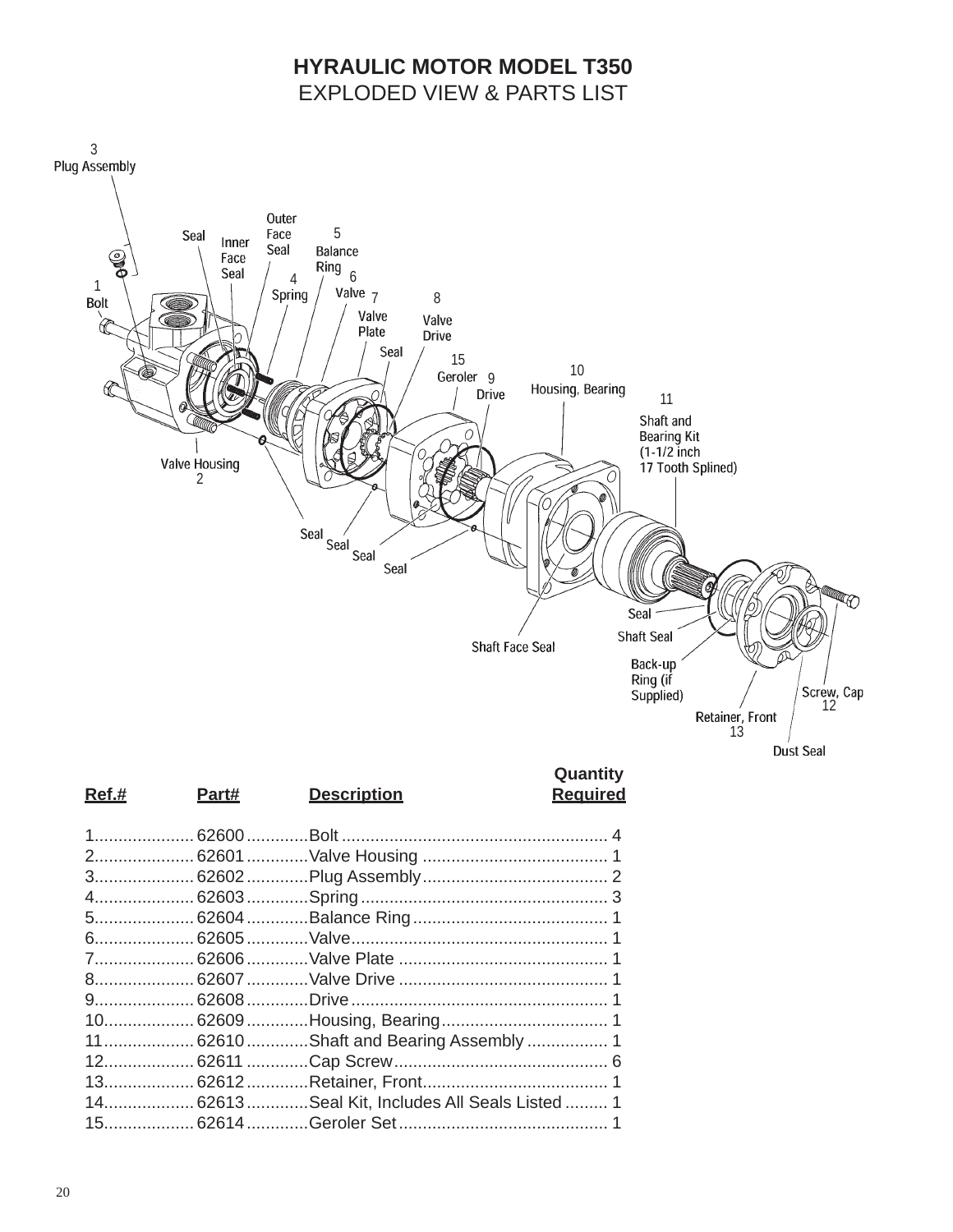#### **DISASSEMBLY**

rubber or board.

Cleanliness is extremely important when repairing a hydraulic motor. Work in a clean area. Before disconnecting the lines, clean port area of motor thoroughly. Use a wire brush to remove foreign material and debris from exterior joints of motor. Check shaft and keyway, use 600 grit paper/cloth to remove all nicks, burrs, and sharp edges that might damage the shaft seals when installing retainer on shaft and bearing assembly. Before starting disassembly procedures, drain oil from inside of motor.



Figure 1

1 Place motor in a vise with output shaft down. Clamp across edge

of bearing housing not on housing (see Figure 1). Excessive clamping

pressure on housing will cause distortion. When clamping, use some

Although not all drawings show the motor in a vise, we recommend

that you keep the motor in the vise during disassembly. Follow the

2 Remove 4 bolts (or nuts for earlier models) from motor. Remove

clamping procedures explained throughout the manual.

studs (earlier models) as shown in step 16.

protective device on vise, such as special soft jaws, pieces of hard



4 Carefully remove the following from the valve housing: 1 seal, 92,3 mm [3.63 inch] I.D.

1 seal, 7,6 mm [.30 inch] I.D.

2 check valve plug assemblies (plug, seal, spring, ball) 1 plug (case drain) with seal.



Figure 4

- 5 Remove 3 balance ring springs.
- 6 Remove balance ring subassembly.
- 7 Remove inner and outer face seals from the balance ring.
- 8 Lift off valve.



9 Remove valve plate.

10 Remove 95,0 mm [3.74 inch] I.D. seal from valve plate (see Figure 5).

11 Remove valve drive (see Figure 5).

Continued on next page



Figure 2

3 Lift valve housing straight up. If done carefully, the springs and balance ring subassembly will remain on valve for easy removal.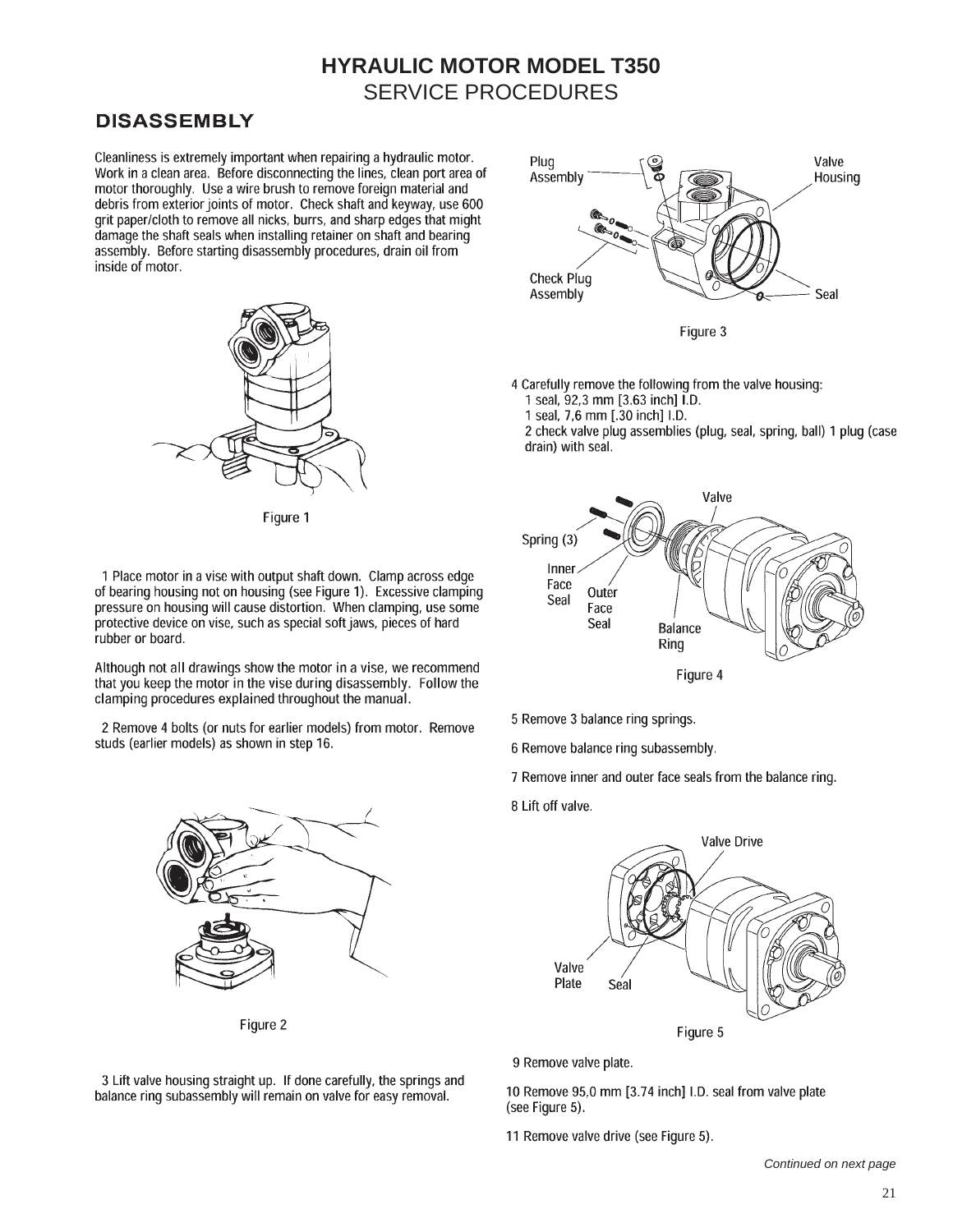(Continued)



12 Remove Geroler. Retain rollers in outer Geroler ring if they are loose.

13 Remove 2 seals (6,1mm [.24 inch]) from Geroler, 1 seal on each side of Geroler.

14 Remove drive.

15 Remove 95,0 mm [3.74 inch] I.D. seal from bearing housing.

16 Use a stud remover or vise grips to remove studs (earlier models only). Then clamp bearing housing in vise as shown in Figure 7. Loosen 6 bolts. Then remove bolts and retainer. You may have to pry retainer free but do not damage housing or retainer.



Figure 7



Figure 8



17 Remove 92,3 mm [3.64 inch] I.D. seal, shaft seal and back-up ring (if supplied) from retainer. Use a small screwdriver to remove dust seal. Do not damage bore of retainer.



18 Remove shaft and bearing assembly. You may need a press to remove shaft and bearing assembly (see Figure 10).

19 Remove shaft face seal from bore of bearing housing (see Figure 10). Do not damage bore of bearing housing.

Note: Individual parts of the shaft and bearing assembly are not sold separately and must be replaced as a unit.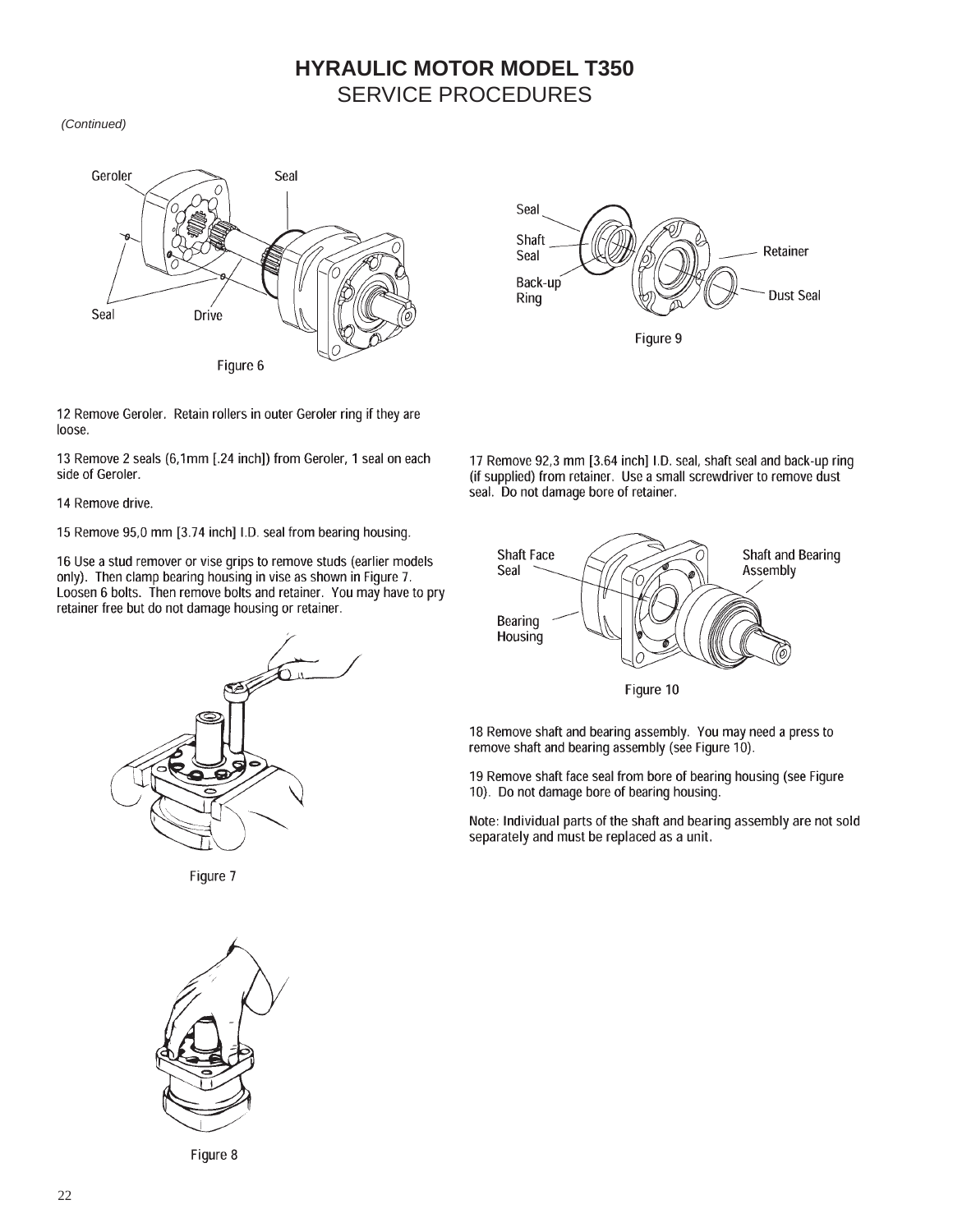#### **REASSEMBLY**

Check all mating surfaces. Replace any parts that have scratches or burrs that could cause leakage. Clean all metal parts in clean solvent. Blow dry with air. Do not wipe with cloth or paper towel because lint or other matter could get into the hydraulic system and cause damage. Do not use a coarse grit papers/cloth or try to file or grind motor parts. Check around the keyway and chamfered area of the shaft for burrs, nicks, or sharp edges that can damage the seals when reassembling the retainer.

Note: Lubricate all seals (prior to installation) with petroleum jelly such as Vaseline®. Use new seals when reassembling the motor. Refer to parts list (6-127 6000 Series -005 and 6-159 6000 Series -006) for replacement parts and proper kit number.



Figure 11

20 Place bearing housing on smooth flat surface with largest open end of housing up.

Apply petroleum jelly to shaft face seal. Install seal in seal seat. Seat seal properly in groove (see Figure 11 and 14). A damaged or improperly installed shaft face seal could cause internal lubrication loss and subsequent parts wear.





21 Install shaft and bearing assembly in bearing housing (see Figure 12). Do not damage seal in bore of housing. You may need a press to install shaft and bearing assembly.





22 Use a small press, if available, to install dust seal in retainer. Metal side of dust seal must face toward retainer as shown in Figure 14. If a press isn't available, use a plastic or rubber hammer to tap dust seal in place.



Figure 14

23 Install 92,3 [3.64] I.D. seal, back-up ring and shaft seal in retainer. Flat or smooth side of shaft seal must face toward retainer as shown in Figure 14. Apply petroleum jelly to inside diameter of shaft seal (after installing seal).

24 Before installing retainer, place a protective sleeve of bullet (see note below) over shaft. Grease inside diameter of dust and shaft seals. To prevent damage to seals, install retainer over shaft with a twisting motion. Do not cut or distort shaft seal. Damage to shaft seal will cause external leakage.

Note: Bullet 600464 for 1-1/2 inch diameter shafts available-by special order through our service department.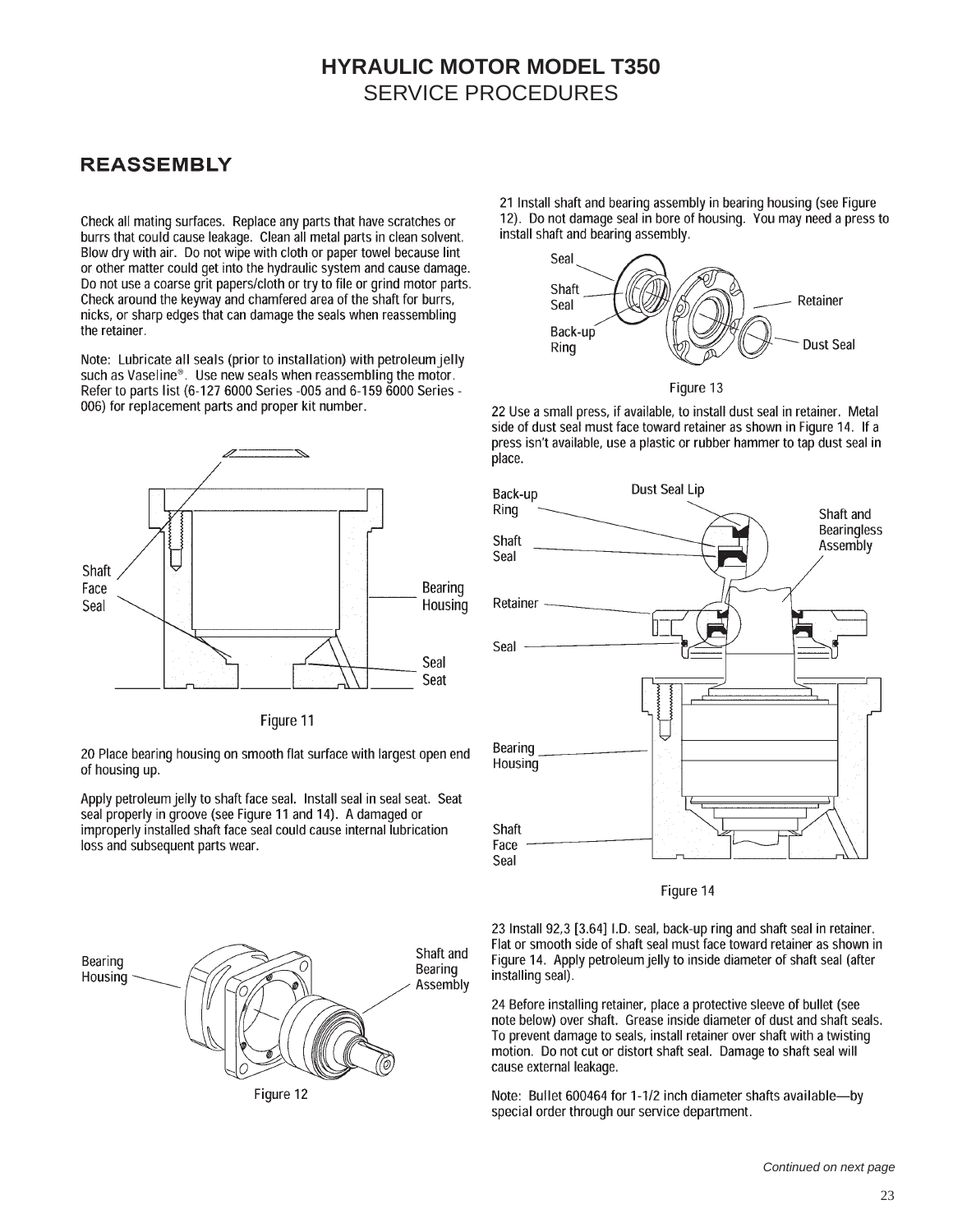(Continued)



25 Lubricate threads of 6 bolts with a film of light oil. Install and finger tighten all 6 bolts. Torque bolts to 6 Nm [50 lb-in] in sequence (see Figure 15). Then final torque to 34 Nm [300 lb-in], in sequence.

Note: Full torque 34 Nm [300 lb-in] on one bolt at a time can damage bolt or retainer.



Figure 16

27 Reposition motor in vise with output shaft down. Clamp across edges of retainer as shown in Figure 16.

28 Pour a small amount of light oil inside the output shaft.

29 Install 2 studs (earlier models), diagonally opposed, in bolt holes of bearing housing (see Figure 16). If you replace studs with bolts, use 2 studs for alignment purposes when stacking parts.

30 Apply a light film of petroleum jelly on 95,0 mm [3.74 inch] I.D. seal. Install seal in bearing housing (see Figure 16).

31 Install drive in output shaft (insert longer splined end of drive first), (see parts drawing on page 3).

32 Apply petroleum jelly on 2 seals, 6,1 mm [.24 inch] I.D. Install seals (1 on each side of Geroler) in case drain grooves of Geroler.

Note: Installation at this point involves 3 steps in timing the motor. Timing determines the direction of rotation of the output shaft.

Timing parts include:

- 1. Geroler
- 2. Valve drive
- 3. Valve Plate
- 4. Valve



Figure 17 Timing Alignment

Timing Step No. 1 - Locate largest open pocket in Geroler. Then mark location of pocket on outside edge of Geroler (see Figure 17).

33 Align case drain hole and pressure relief hole in Geroler with case drain hole and pressure relief hole in bearing housing. Install Geroler on bearing housing (see Figure 17). Retain rollers in outer Geroler ring if they are loose.

34 Install valve drive in Geroler.

35 Apply a light film of petroleum jelly on 95,0 mm [3.74 inch] I.D. seal. Install seal in valve plate.

36 Align case drain hole in valve plate with case drain hole in Geroler. Install valve plate (seal side toward Geroler) on Geroler as shown in Figure 17.

Timing Step No. 2 - Locate slot opening in valve plate which is in line with largest open pocket of Geroler (see Figure 17).

37 Use the following procedure for installing the valve on the valve plate.

Timing Step No. 3 - Locate any one of the side openings of the valve that goes through to the face of the valve. Line up this side opening in the valve with open slot of valve plate that is in line with largest open pocket of Geroler. Rotate valve clockwise (1/2 spline tooth) to engage valve with the valve drive spline, alignment reference shown in Figure 17 (above). This procedure provides standard timing when pressurized as shown in Figure 18 (below).

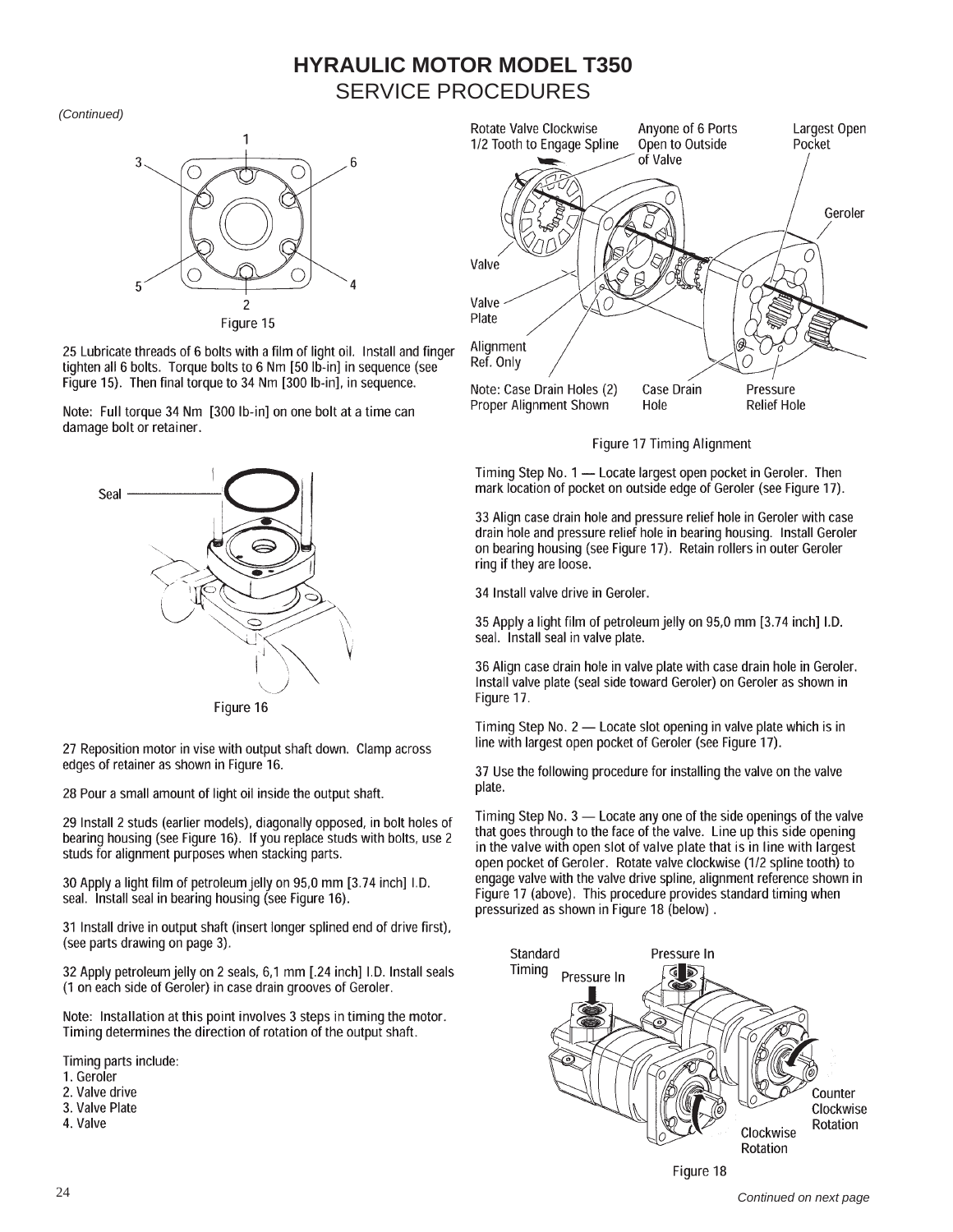#### (Continued)

38 Apply clean grease on 3 balance ring assembly springs. Install springs in 3 holes located inside bore face of valve housing (see Fig. 19).



43 Insert your finger through port of housing. Apply pressure to side of balance ring assembly. Hold ring in position until valve housing is in place (see Figure 21). Align case drain hole in housing with case drain hole in valve plate. Install valve housing against valve plate (see Figure 22).





39 Apply a light film of petroleum jelly on 7,6 mm [.30 inch] I.D. seal. Install seal in case drain groove of valve housing.

40 Apply a light film of petroleum jelly on 92,3 mm [3.63 inch] I.D. seal. Install seal in outside seal groove of valve housing.



41 Apply petroleum jelly on inner and outer face seals. Install seals on balance ring as shown in Figure 20.

Important: Install face seals in the positions shown in Figure 20 or the motor will not operate properly. Do not force or bend these face seals. Any damage to these seals will affect the operation of the motor.



Note: After installing valve housing on valve plate, check between body parts of motor for unseated seals.



Figure 23

44 Install and finger tighten 2 bolts (or studs for earlier models) opposite alignment studs. Remove alignment studs and install remaining bolts (or studs and 4 nuts for earlier models). Torque bolts (or nuts) to 98 Nm [864 lb-in/ 72 lb-ft], in sequence (see Figure 24).



Figure 24

42 Align balance ring assembly pins with 2 holes in valve housing (see Figure 21). Install balancing ring subassembly in valve housing.

45 Install 2 check plug assemblies (ball, spring, plug with seal). Also install case drain plug with seal, parts shown in Figure 23 and plug torque shown in Figure 24.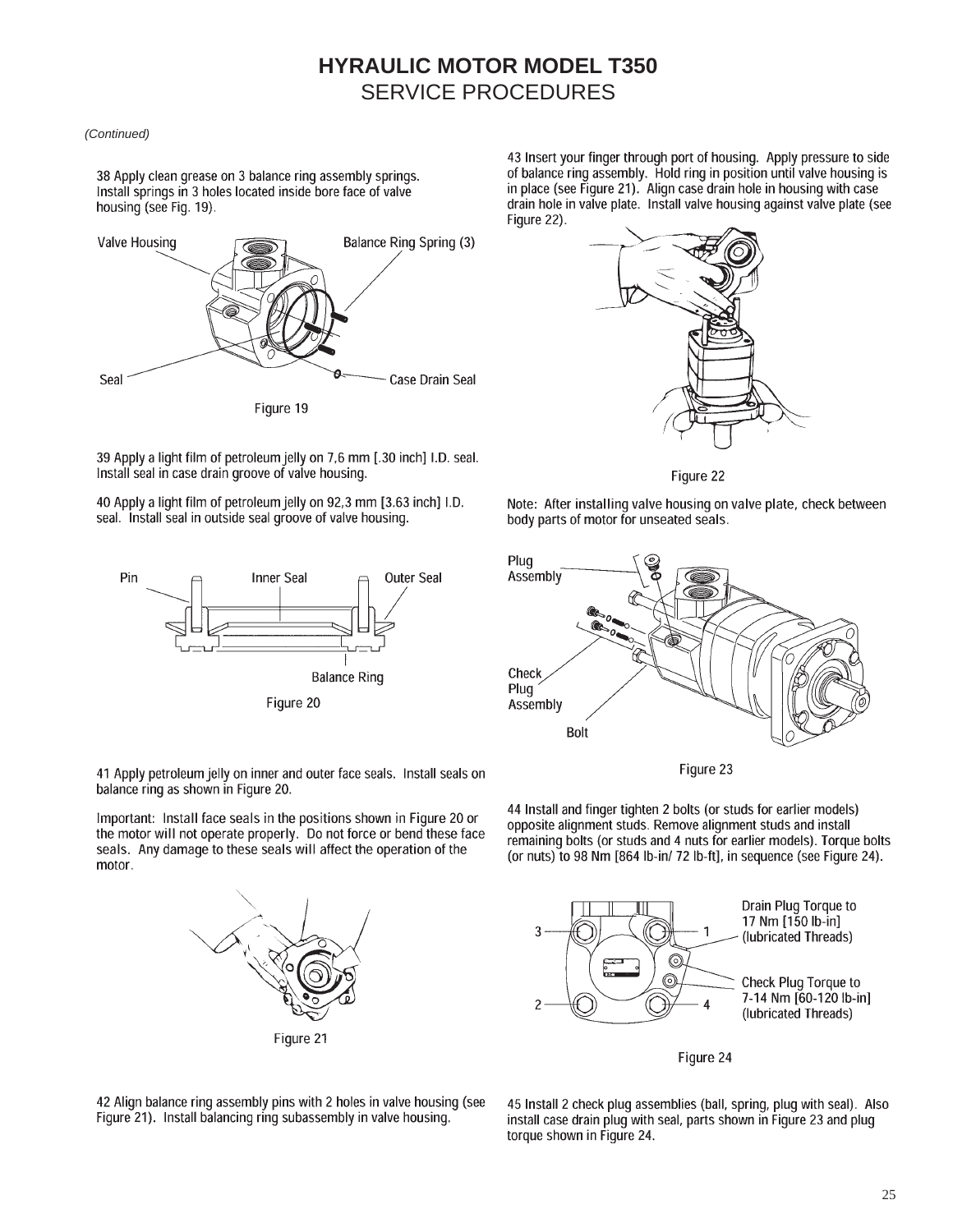# TRENCHER MODELS T150, T250, T350 PLANETARY EXPLODED VIEW & PARTS LIST



| <u>Ref. #_______</u> | Part # | <b>Description</b> | Qty. |
|----------------------|--------|--------------------|------|
|                      |        |                    |      |
|                      |        |                    |      |
|                      |        |                    |      |
|                      |        |                    |      |
|                      |        |                    |      |
|                      |        |                    |      |
|                      |        |                    |      |
|                      |        |                    |      |
|                      |        |                    |      |
|                      |        |                    |      |
|                      |        |                    |      |
|                      |        |                    |      |
|                      |        |                    |      |
|                      |        |                    |      |
|                      |        |                    |      |
|                      |        |                    |      |
|                      |        |                    |      |
|                      |        |                    |      |
|                      |        |                    |      |
|                      |        |                    |      |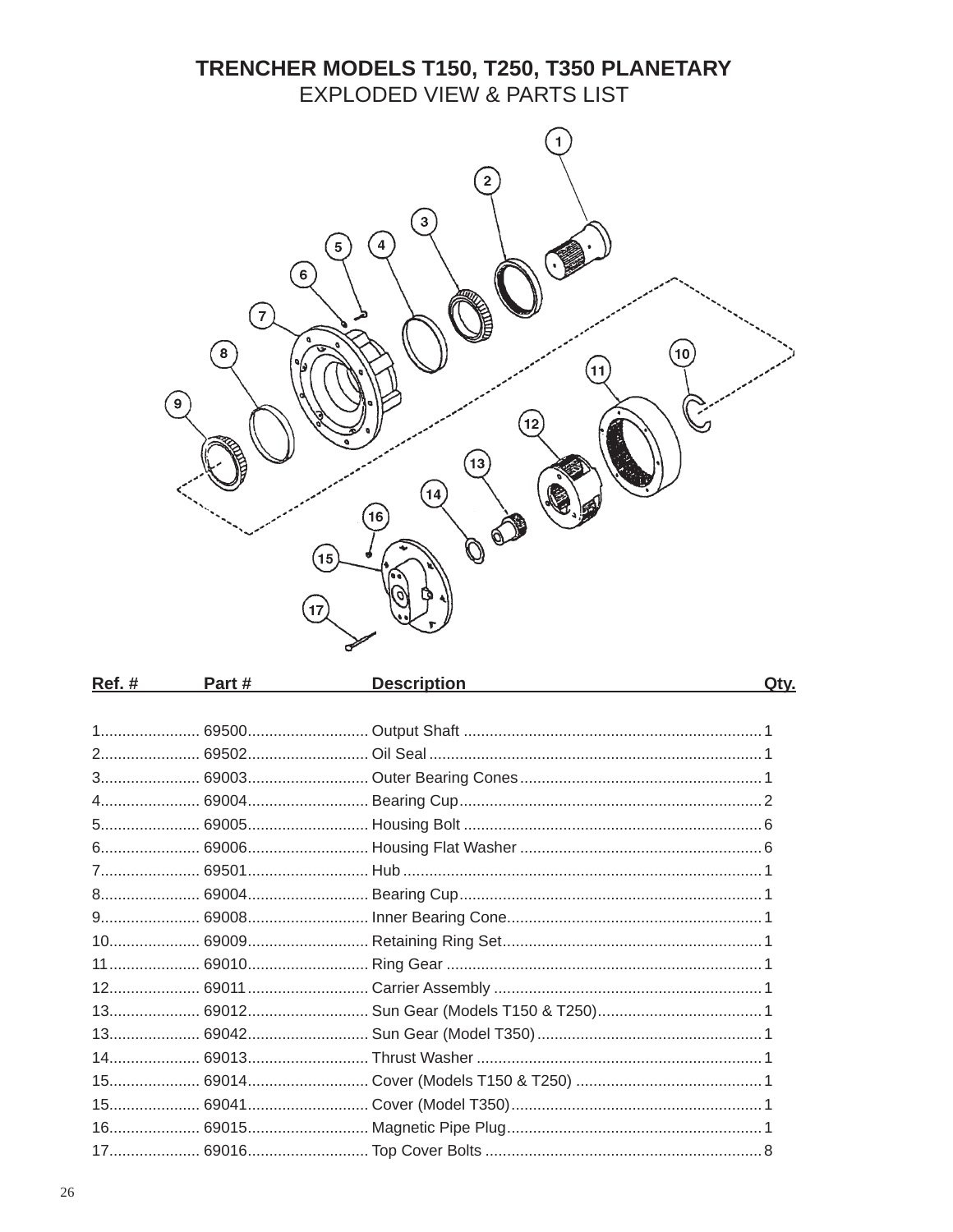## **TRENCHER MODELS T150, T250, T350 PLANETARY** SERVICE PROCEDURES

#### **General Instructions:**

- To facilitate the repair of these units and before any work is done, we suggest that you first read all of the steps used in disassembly and assembly of unit.
- It is important to air blast all parts and wipe them with clean, lint free cloth before assembly.
- It is a good idea to check all replacement parts closely before installing to ensure that no damage occurred during shipment.

#### **Caution:**

- If parts are stubborn during assembly, do not force them and never employ an iron hammer.
- Never hammer bearing cones or cups. Use only an arbor press or other suitable tool.

#### **Disassembly:**

- 1. Index mark all sections with a punch. Be sure to align all these marks when reassembling.
- 2. Remove bolts (17) from cover (15). Lift cover (15) from assembly. Thrust Washer (14) usually remains with cover (15).
- 3. Lift sun gear (13) from carrier assembly (12). Remove carrier assembly (12).
- 4. Remove 6 hex bolts (5) and washers (6) from hub (7). Pull ring gear (11) from remaining assembly. It may be necessary to strike ring gear (11) with a rubber mallet to loosen from hub (7)
- 5. **Warning! Eye protection should be worn during retaining ring removal.** Remove retaining ring (10) from groove in output shaft (1). Pull output shaft (1) from Hub (7). **Note:** To remove retaining ring, use retaining ring expander tool.
- 6. Remove oil seal (2) and bearing cones (3 & 9) from hub (7). Inspect bearing cups (4 & 8) in hub (7) and remove only if replacement is required.

#### **Assembly:**

- 1. Press new bearing cups (4 & 8) into each side of hub (7). It is recommended that the bearing cups (4 & 8) and Cones (3 & 9) be replaced in sets.
- 2. Assemble bearing cone (3) into cup (4) at seal end of Hub (7).
- 3. Lubricate lips of oil seal (2) and lower hub (7) onto output shaft (1). Keep hub (7) centered to prevent damage to oil seal (2).
- 4. **Warning! Eye protection should be worn during retaining ring installation.** Assemble bearing cone (8) over output shaft (1) and into bearing cup (8). Select the thickest retaining ring (10) that can be assembled into ring groove on output shaft (1) above bearing. Bearings should have from .000 to .006 inches end-play when proper retaining ring (10) is installed.
- 5. Apply a bead of silicone sealant to face
- 6. Assemble ring gear (11) to hub (7) being careful to align all bolt holes.
- 7. Install six hex bolts (5) and washers (6). Torque bolts to 52-60 ft-lbs.
- 8. Place carrier assembly (12) into ring gear (11) aligning the gear teeth. Carrier splines mesh with splines on output shaft (1). Place sun gear (13) into carrier assembly (12). Sun gear (13) should turn freely by hand.
- 9. Apply a bead of silicone to cover face of ring gear (11).
- 10. Secure thrust washer (14) with tangs engaged in cover (15). Note: Thrust washer (14) can be secured to cover (15) with a small amount of grease or silicone sealant. Assemble cover (15) to ring gear (11).
- 11. Install eight bolts (17) and torque to 20-25 ft-lbs.
- 12. Position unit with output shaft pointing down and fill until oil just begins to flow from fill plug (approximately 2 pints).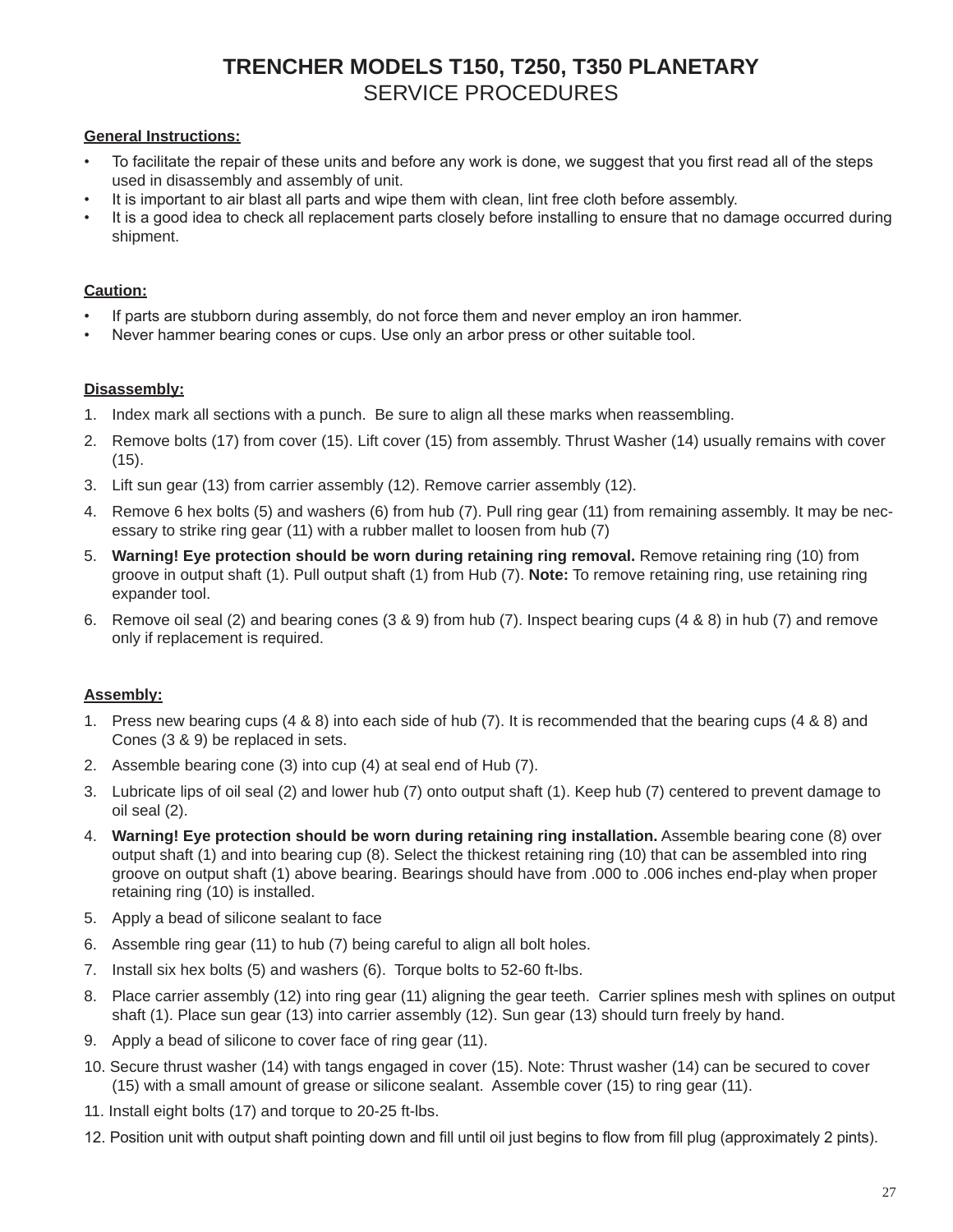#### **MAINTENANCE RECORD**

| <b>Date</b> | <b>Service Operation</b> | <b>Notes</b> |
|-------------|--------------------------|--------------|
|             |                          |              |
|             |                          |              |
|             |                          |              |
|             |                          |              |
|             |                          |              |
|             |                          |              |
|             |                          |              |
|             |                          |              |
|             |                          |              |
|             |                          |              |
|             |                          |              |
|             |                          |              |
|             |                          |              |
|             |                          |              |
|             |                          |              |
|             |                          |              |
|             |                          |              |
|             |                          |              |
|             |                          |              |
|             |                          |              |
|             |                          |              |
|             |                          |              |
|             |                          |              |
|             |                          |              |
|             |                          |              |
|             |                          |              |
|             |                          |              |
|             |                          |              |
|             |                          |              |
|             |                          |              |
|             |                          |              |
|             |                          |              |
|             |                          |              |
|             |                          |              |
|             |                          |              |
|             |                          |              |
|             |                          |              |
|             |                          |              |
|             |                          |              |
|             |                          |              |
|             |                          |              |
|             |                          |              |
|             |                          |              |
|             |                          |              |
|             |                          |              |
|             |                          |              |